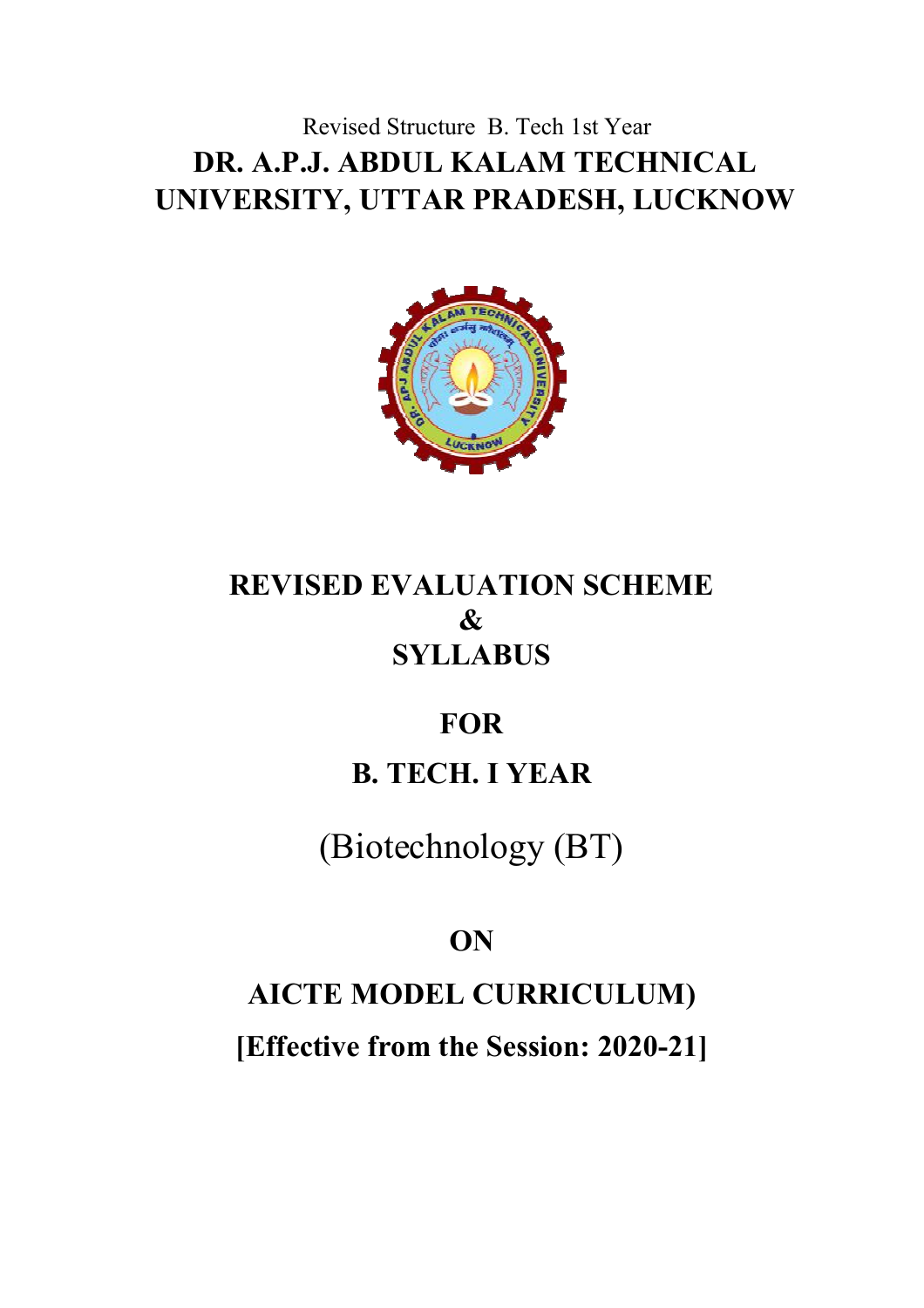| <b>B.Tech. II Semester</b> |
|----------------------------|
| (Biotechnology)            |

| S.             | Course                            | <b>Course Title</b>                                             |                | <b>Periods</b><br><b>Evaluation Scheme</b><br>End<br><b>Semester</b> |                  |           |           |              |           |     |    | <b>Total Credits</b> |                |
|----------------|-----------------------------------|-----------------------------------------------------------------|----------------|----------------------------------------------------------------------|------------------|-----------|-----------|--------------|-----------|-----|----|----------------------|----------------|
| No.            | Code                              |                                                                 | L              | T                                                                    | $\mathbf{P}$     | <b>CT</b> | <b>TA</b> | <b>Total</b> | <b>PS</b> | TE  | PE |                      |                |
| $\mathbf{1}$   |                                   |                                                                 |                |                                                                      |                  |           |           |              |           |     |    |                      |                |
|                | <b>KAS202T</b>                    | <b>Engineering Chemistry</b>                                    | 3              |                                                                      | $\theta$         | 30        | 20        | 50           |           | 100 |    | 150                  | 4              |
| $\overline{c}$ | <b>KBT201T/</b><br><b>KBT202T</b> | Elementary Mathematics-II<br>Remedial Biology-II                | 3              | $\mathbf{1}$                                                         | $\mathbf{0}$     | 30        | 20        | 50           |           | 100 |    | 150                  | $\overline{4}$ |
| 3              | KEC201T                           | Emerging Domain in<br><b>Electronics Engineering</b>            | 3              | $\theta$                                                             | $\theta$         | 30        | 20        | 50           |           | 100 |    | 150                  | 3              |
| $\overline{4}$ | KME201T                           | <b>Fundamentals of Mechanical</b><br>Engineering & Mechatronics | $\overline{3}$ | $\mathbf{0}$                                                         | $\theta$         | 30        | 20        | 50           |           | 100 |    | 150                  | 3              |
| 5              | KAS252P                           | Engineering Chemistry Lab                                       | $\theta$       | $\theta$                                                             | $\overline{2}$   |           |           |              | 25        |     | 25 | 50                   | $\mathbf{1}$   |
| 6              | KEC251P                           | Electronics Engineering Lab                                     | $\Omega$       | $\Omega$                                                             | $\overline{2}$   |           |           |              | 25        |     | 25 | 50                   | $\mathbf{1}$   |
| $\overline{7}$ | KAS254P                           | English Language Lab                                            | $\overline{0}$ | 1                                                                    | $\overline{2}$   |           |           |              | 25        |     | 25 | 50                   | $\mathbf{1}$   |
| 8              | <b>KCE251P/</b><br>KWS251P        | Engineering Graphics & Design<br>Lab/Mechanical Workshop Lab    | $\Omega$       |                                                                      | $\overline{2}$   |           |           |              | 50        |     | 50 | 100                  | $\mathbf{1}$   |
| 9              | <b>KMC202</b>                     | <b>Emerging Technology for</b><br>Engineering                   | $\overline{2}$ | $\theta$                                                             | $\boldsymbol{0}$ | 15        | 10        | 25           |           | 25  |    | 50                   | $\overline{2}$ |
| 10             | <b>KNC201</b>                     | <b>Soft Skill II</b>                                            | 2              | $\theta$                                                             | $\theta$         | 15        | 10        | 25           |           | 25  |    |                      | NC             |
|                | MO <sub>OS</sub>                  | (For B.Tech. Hons. Degree)*                                     |                |                                                                      |                  |           |           |              |           |     |    |                      |                |
|                |                                   | <b>Total</b>                                                    |                |                                                                      |                  |           |           |              |           |     |    | 900                  | 20             |

Mini Project or Internship (3-4 weeks) shall be conducted during summer break after II semester and will be assessed during III semester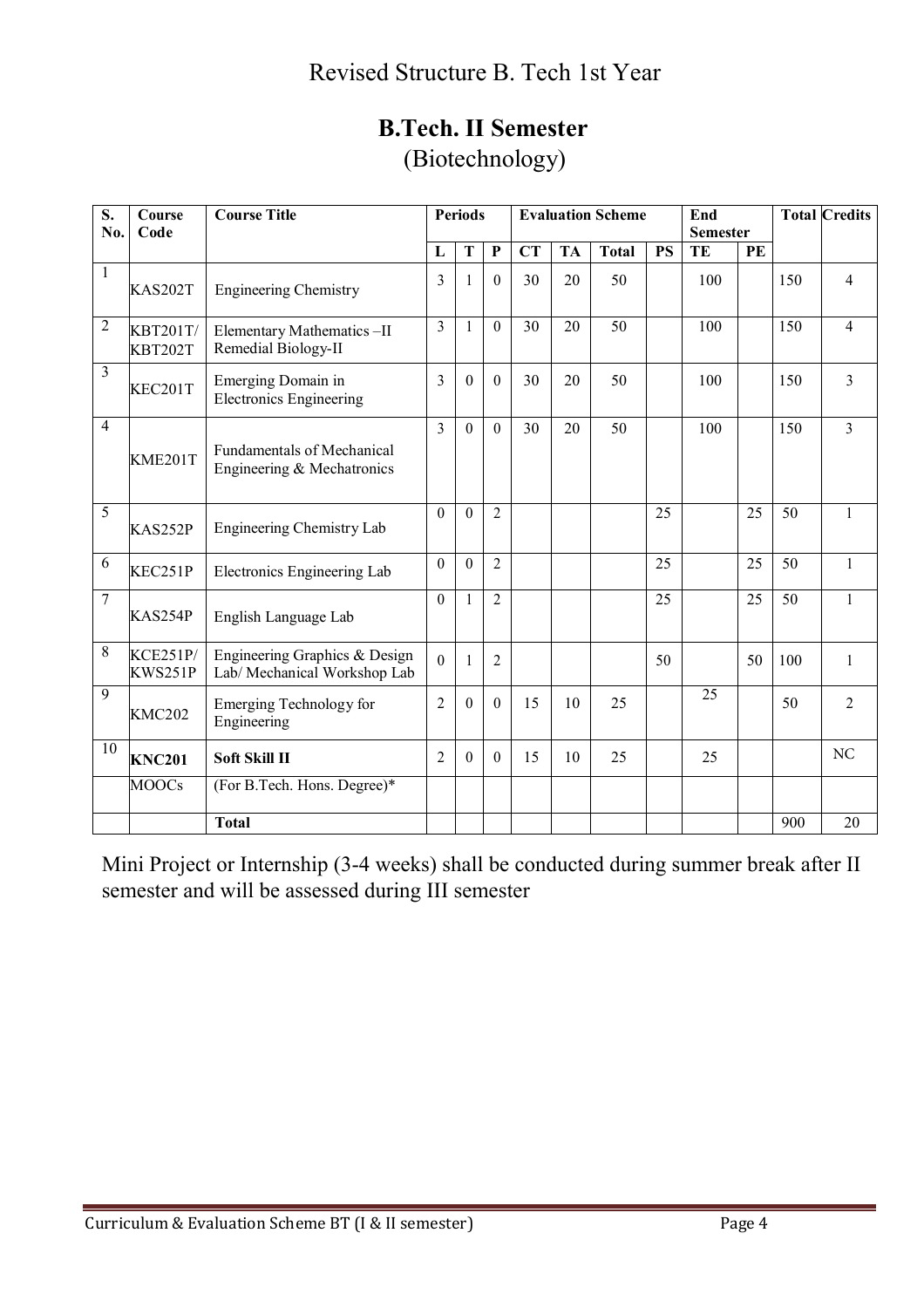| <b>KEE-101T</b> | <b>ELECTRICAL ENGINEERING</b> | 3L:0T:0P | redits! |
|-----------------|-------------------------------|----------|---------|
| <b>KEE-201T</b> |                               |          |         |

| Unit                    | <b>Topics</b>                                                                                                                                              | Lectures |
|-------------------------|------------------------------------------------------------------------------------------------------------------------------------------------------------|----------|
| I                       | DC Circuits : Electrical circuit elements (R, L and C), Concept of active                                                                                  | 8        |
|                         | and passive elements, voltage and current sources, concept of linearity and                                                                                |          |
|                         | linear network, unilateral and bilateral elements, Kirchhoff's laws, Loop                                                                                  |          |
|                         | and nodal methods of analysis, Star-delta transformation, Superposition                                                                                    |          |
|                         | theorem, Thevenin theorem, Norton theorem.                                                                                                                 |          |
| $\mathbf{I}$            | Steady- State Analysis of Single Phase AC Circuits: Representation of                                                                                      | 8        |
|                         | Sinusoidal waveforms - Average and effective values, Form and peak                                                                                         |          |
|                         | factors, Concept of phasors, phasor representation of sinusoidal varying<br>voltage and current.                                                           |          |
|                         | Analysis of single phase AC Circuits consisting of R, L, C, RL, RC, RLC                                                                                    |          |
|                         | combinations (Series and Parallel), Apparent, active & reactive power,                                                                                     |          |
|                         | Power factor, power factor improvement. Concept of Resonance in series $\&$                                                                                |          |
|                         | parallel circuits, bandwidth and quality factor. Three phase balanced circuits,                                                                            |          |
|                         | voltage and current relations in star and delta connections.                                                                                               |          |
| III                     | Transformers: Magnetic materials, BH characteristics, ideal and practical                                                                                  | 8        |
|                         | transformer, equivalent circuit, losses in transformers, regulation and                                                                                    |          |
|                         | efficiency. Auto-transformer and three-phase transformer connections.                                                                                      |          |
| IV                      | Electrical machines: DC machines: Principle & Construction, Types,                                                                                         | 8        |
|                         | EMF equation of generator and torque equation of motor, applications of                                                                                    |          |
|                         | DC motors (simple numerical problems)                                                                                                                      |          |
|                         | Three Phase Induction Motor: Principle & Construction, Types, Slip-                                                                                        |          |
|                         | torque characteristics, Applications (Numerical problems related to slip only)<br>Single Phase Induction motor: Principle of operation and introduction to |          |
|                         | methods of starting, applications.                                                                                                                         |          |
|                         | Three Phase Synchronous Machines: Principle of operation of alternator                                                                                     |          |
|                         | and synchronous motor and their applications.                                                                                                              |          |
| $\overline{\mathsf{V}}$ | Electrical Installations: Components of LT Switchgear: Switch Fuse Unit                                                                                    | 8        |
|                         | (SFU), MCB, ELCB, MCCB, Types of Wires and Cables, Importance of                                                                                           |          |
|                         | earthing. Types of Batteries, Important characteristics for Batteries.                                                                                     |          |
|                         | Elementary calculations for energy consumption and savings, battery                                                                                        |          |
|                         | backup.                                                                                                                                                    |          |

#### **Text Book:**

- 1. D. P. Kothari and I. J. Nagrath, "Basic Electrical Engineering", McGraw Hill.
- 2. D. C. Kulshreshtha, "Basic Electrical Engineering", McGraw Hill.
- 3. Ritu Sahdev, "Basic Electrical Engineering", Khanna Publishing House.
- 4. S. Singh, P.V. Prasad, "Electrical Engineering: Concepts and Applications" Cengage

#### **Reference Books:**

- 1. E. Hughes, "Electrical and Electronics Technology", Pearson, 2010.
- 2. L. S. Bobrow, "Fundamentals of Electrical Engineering", Oxford University Press.
- 3. V. D. Toro, "Electrical Engineering Fundamentals", Pearson India.

#### **Spoken Tutorial (MOOCs): Open Source Spice circuit Simulator Software**

1. AC DC Circuit Analysis using NgSpice, Open Source Spice circuit Simulator Software (http://spoken- tutorial.org)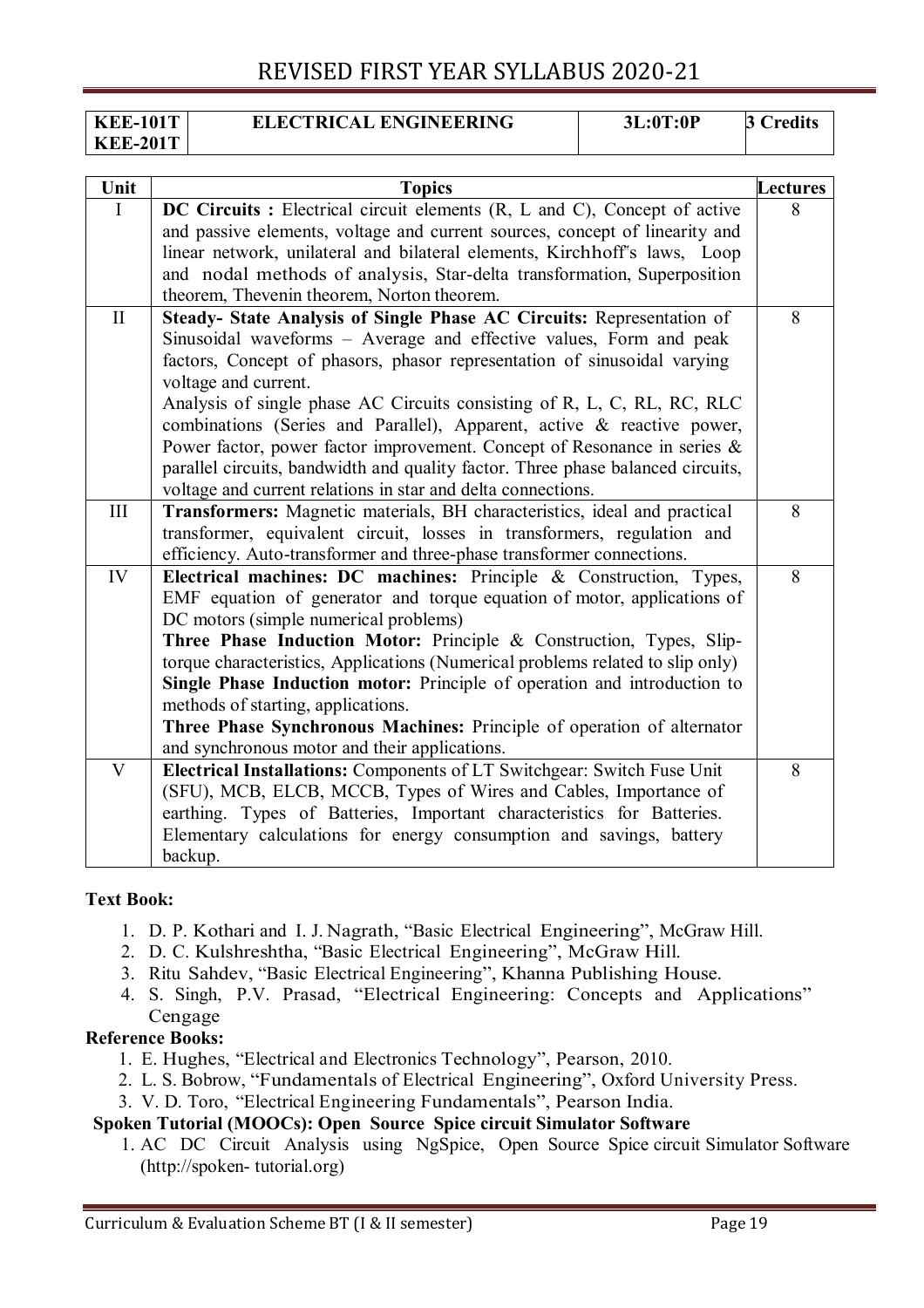**Course Outcomes:** At the end of this course students will demonstrate the ability to:

- 1. Apply the concepts of KVL/KCL and network theorems in solving DC circuits.
- 2. Analyze the steady state behavior of single phase and three phase AC electrical circuits.
- 3. Identify the application areas of a single phase two winding transformer as well as an auto transformer and calculate their efficiency. Also identify the connections of a three phase transformer.
- 4. Illustrate the working principles of induction motor, synchronous machine as well as DC machine and employ them in different area of applications.
- 5. Describe the components of low voltage electrical installations and perform elementary calculations for energy consumption.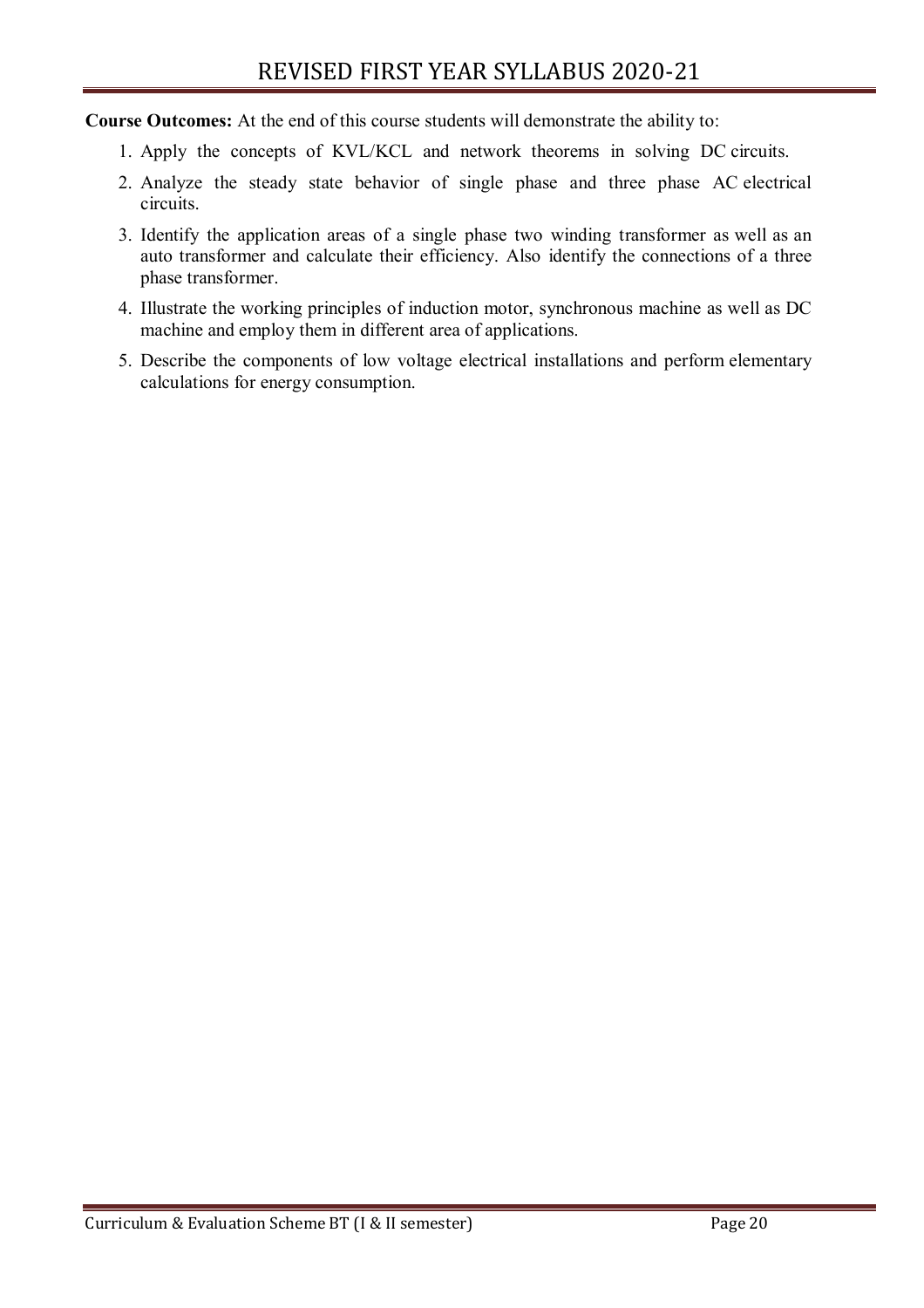#### **KEC-101T KEC-201T EMERGING DOMAIN IN ELECTRONICS ENGINEERING 3L:0T:0P 3 Credits**

| Unit         | <b>Topics</b>                                                                                                                                                                                                                                                 | <b>Lectures</b> |
|--------------|---------------------------------------------------------------------------------------------------------------------------------------------------------------------------------------------------------------------------------------------------------------|-----------------|
| L            | Semiconductor Diode: Depletion layer, V-I characteristics, ideal and practical                                                                                                                                                                                |                 |
|              | Diodes, Diode Equivalent Circuits, Zener Diodes breakdown mechanism (Zener and<br>avalanche)                                                                                                                                                                  | 3               |
|              | <b>Diode Application:</b> Diode Configuration, Half and Full Wave rectification, Clippers,                                                                                                                                                                    |                 |
|              | Clampers, Zener diode as shunt regulator, Voltage-Multiplier Circuits                                                                                                                                                                                         | $\overline{3}$  |
|              | Special Purpose two terminal Devices: Light-Emitting Diodes, Photo Diodes,                                                                                                                                                                                    | $\overline{2}$  |
|              | Varactor Diodes, Tunnel Diodes, Liquid-Crystal Displays.                                                                                                                                                                                                      |                 |
| $\mathbf{I}$ | Bipolar Junction Transistor: Transistor Construction, Operation, Amplification<br>action. Common Base, Common Emitter, Common Collector Configuration                                                                                                         | $\overline{4}$  |
|              | Field Effect Transistor: Construction and Characteristic of JFETs. Transfer<br>MOSFET (MOS) (Depletion and Enhancement) Type, Transfer<br>Characteristic.<br>Characteristic.                                                                                  | $\overline{4}$  |
| III          | <b>Operational Amplifiers:</b> Introduction, Op-Amp Basic, Practical Op-Amp Circuits<br>(Inverting Amplifier, Non-inverting Amplifier, Unit Follower, Summing Amplifier,<br>Integrator, Differentiator). Differential and Common-Mode Operation, Comparators. | $\overline{4}$  |
|              | Introduction of IoT System, Components of IoT system: Microprocessor and<br>Microcontroller, Bluetooth Technology, Wi-Fi Technology, Concept of Networking,<br>Sensor Nodes, concept of cloud.                                                                | $\overline{4}$  |
| IV           | Digital Electronics: Number system & representation. Introduction of Basic and                                                                                                                                                                                | 6               |
|              | Universal Gates, using Boolean algebra simplification of Boolean function. K Map                                                                                                                                                                              |                 |
|              | Minimization upto 6 Variable.                                                                                                                                                                                                                                 | $\overline{2}$  |
| V            | Introduction To IC Technology: SSI, MSI, LSI, VLSI Integrated Circuits.                                                                                                                                                                                       |                 |
|              | Fundamentals of Communication Engineering: Basics of signal representation and<br>analysis, Electromagnetic spectrum Elements of a Communication System, Need of<br>modulation and typical applications, Fundamentals of amplitude modulation and             | $\overline{4}$  |
|              | demodulation techniques.                                                                                                                                                                                                                                      |                 |
|              | Introduction to Data Communications: Goals and applications of Networks.                                                                                                                                                                                      | $\overline{4}$  |
|              | General Model of Wireless Communication: Evolution of mobile radio                                                                                                                                                                                            |                 |
|              | communication fundamentals, GPRS, GSM, CDMA. Elements of Satellite & Radar<br>Communication,                                                                                                                                                                  |                 |
|              | <b>Text Books:</b>                                                                                                                                                                                                                                            |                 |

1. Robert L. Boylestand / Louis Nashelsky "Electronic Devices and Circuit Theory", Pearson Education.

- 2. H S Kalsi, "Electronic Instrumentation", McGraw Publication
- 3. George Kennedy, "Electronic Communication Systems", McGraw Publication
- 4. David A. Bell, "Electronic Devices and Circuits", Oxford University Press.
- 5. Jacob Millman, C.C. Halkias, Staya brataJit, "Electronic Devices and Circuits", McGraw Hill
- 6. David A. Bell, Electronic Instrumentation and Measurements, Latest Edition, Oxford University Press India

#### **Course Outcomes: At the end of this course students will demonstrate the ability to:**

- 1. Understand the concept of PN Junction and devices.
- 2. Understand the concept of BJT, FET and MOFET.
- 3. Understand the concept of Operational amplifier
- 4. Understand the concept of measurement instrument.
- 5. Understand the working principle of different type of sensor and their uses.
- 6. Understand the concept of IoT system & Understand the component of IoT system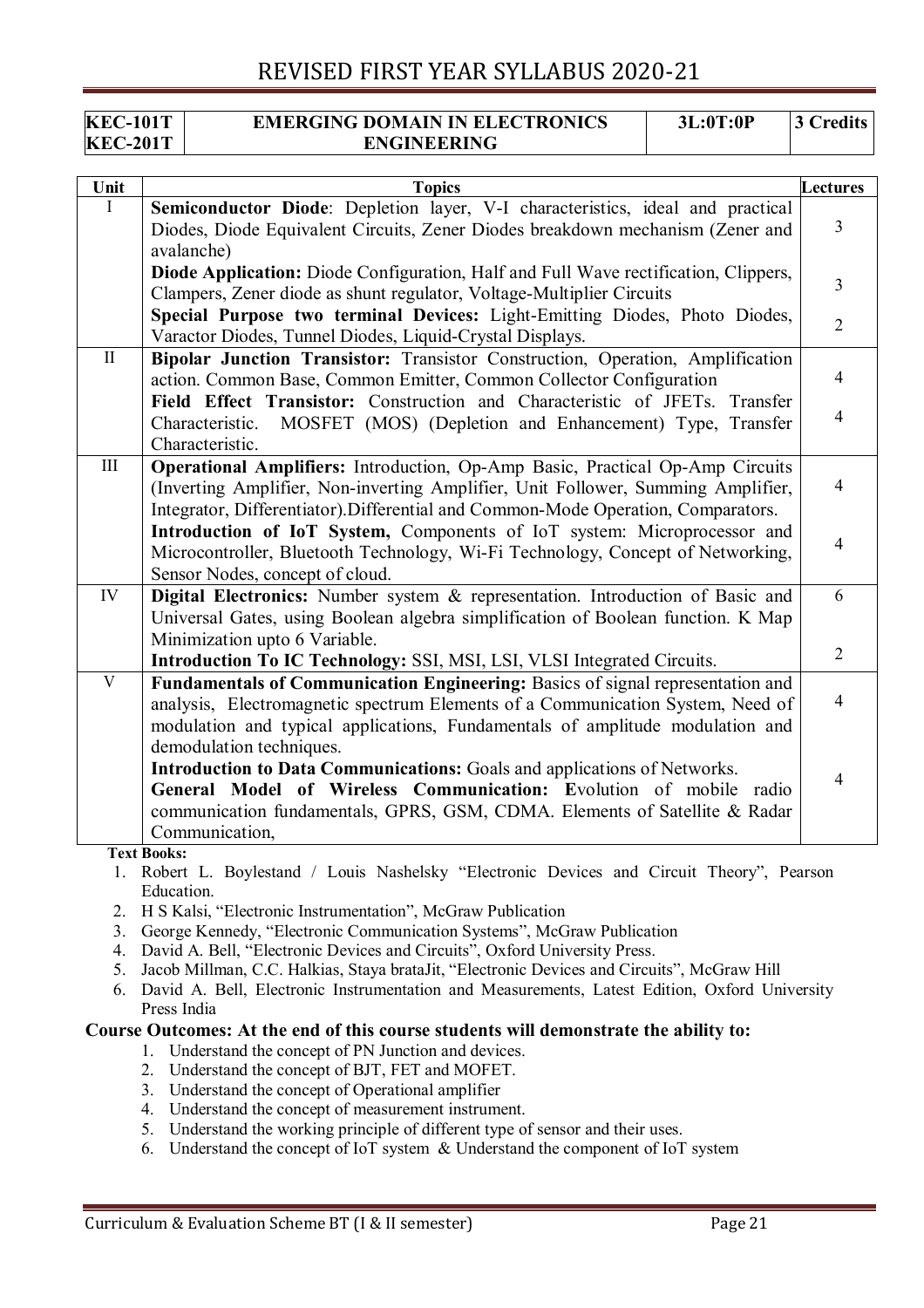#### **KCS-101T KCS-201T PROGRAMMING FOR PROBLEM SOLVING 3L:0T:0P 3 Credits**

| Unit         | <b>Topics</b>                                                                                                                                         | Lectures |
|--------------|-------------------------------------------------------------------------------------------------------------------------------------------------------|----------|
| $\mathbf I$  | Introduction to Programming: Introduction to components of a                                                                                          | 8        |
|              | computer system: Memory, processor, I/O Devices, storage,                                                                                             |          |
|              | operating system, Concept of assembler, compiler, interpreter, loader                                                                                 |          |
|              | and linker.                                                                                                                                           |          |
|              | Idea of Algorithm: Representation of Algorithm, Flowchart, Pseudo                                                                                     |          |
|              | code with examples, From algorithms to programs, source code.                                                                                         |          |
|              | <b>Programming Basics:</b> Structure of C program: writing and executing the<br>first C program, Syntax and logical errors in compilation, object and |          |
|              | executable code. Components of C language: Standard I/O in C,                                                                                         |          |
|              | Fundamental data types, Variables and memory locations, Storage                                                                                       |          |
|              | classes.                                                                                                                                              |          |
| $\mathbf{I}$ | Arithmetic expressions & Conditional Branching: Arithmetic                                                                                            | 8        |
|              | expressions and precedence: Operators and expression using numeric                                                                                    |          |
|              | and relational operators, mixed operands, type conversion, logical                                                                                    |          |
|              | operators, bit operations, assignment operator, operator precedence                                                                                   |          |
|              | and associatively.                                                                                                                                    |          |
|              | <b>Conditional Branching:</b> Applying if and switch statements, nesting if                                                                           |          |
|              | and else, use of break and default with switch.                                                                                                       |          |
| III          | Loops & Functions: Iteration and loops: use of while, do while and                                                                                    | 8        |
|              | for loops, multiple loop variables, use of break and continue                                                                                         |          |
|              | statements.                                                                                                                                           |          |
|              | <b>Functions:</b> Introduction, types of functions, functions with array, passing                                                                     |          |
|              | parameters to functions, call by value, call by reference, recursive<br>functions.                                                                    |          |
| IV           | Arrays & Basic Algorithms: Arrays: Array notation<br>and                                                                                              | 8        |
|              | representation, manipulating array elements, using multi dimensional                                                                                  |          |
|              | arrays. Character arrays and strings, Structure, union, enumerated                                                                                    |          |
|              | data types, Array of structures, Passing arrays to functions.                                                                                         |          |
|              | Basic Algorithms: Searching &Basic Sorting Algorithms (Bubble,                                                                                        |          |
|              | Insertion and Selection), Finding roots of equations, Notion of order of                                                                              |          |
|              | complexity.                                                                                                                                           |          |
| V            | Pointer& File Handling: Pointers: Introduction, declaration,                                                                                          | 8        |
|              | applications, Introduction to dynamic memory allocation (malloc,                                                                                      |          |
|              | calloc, realloc, free), Use of pointers in self-referential structures,                                                                               |          |
|              | notion of linked list (no implementation)                                                                                                             |          |
|              | functions, Standard C<br>File<br><b>handling:</b> File I/O<br>preprocessors,                                                                          |          |
| `ext Rooks.  | defining and calling macros, command-line arguments.                                                                                                  |          |

#### **Text Books:**

- 1. Schum"s Outline of Programming with C by Byron Gottfried, McGraw-Hill
- 2. The C programming by Kernighan Brain W. and Ritchie Dennis M., Pearson Education.
- 3. Computer Basics and C Programming by V.Rajaraman , PHI Learning Pvt. Limited, 2015.
- 4. Computer Concepts and Programming in C, R.S. Salaria, Khanna Publishing House
- 5. Computer Concepts and Programming in C, E Balaguruswami, McGraw Hill
- 6. Computer Science- A Structured Programming Approach Using C, by Behrouz A. Forouzan, Richard F. Gilberg, Thomson, Third Edition , Cengage Learning - 2007.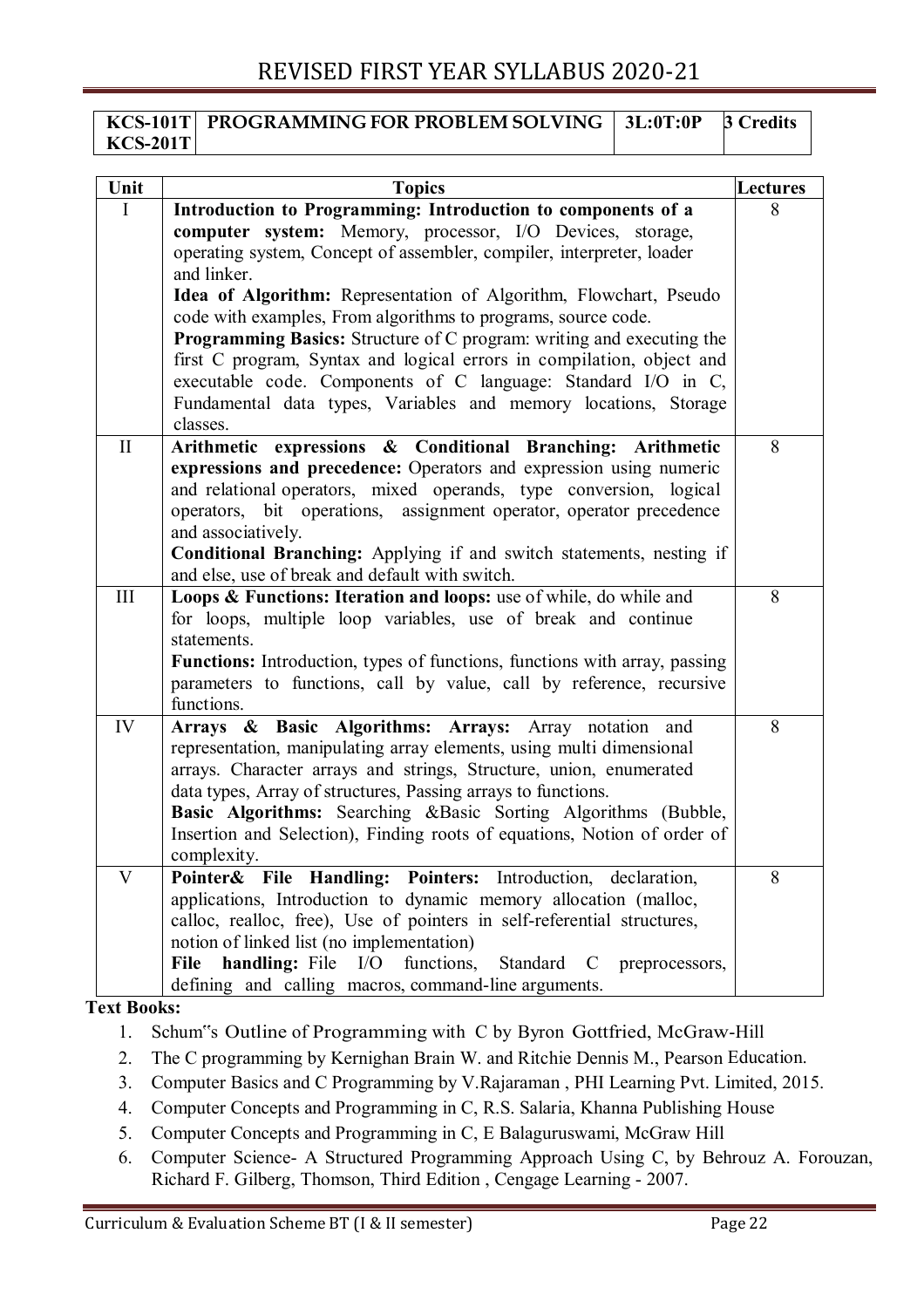- 7. Let Us C By Yashwant P. Kanetkar.
	- 8. Problem Solving and Program Design in C, by Jeri R. Hanly, Elliot B. Koffman, Pearson Addison-Wesley, 2006.
	- 9. Programming in C by Kochan Stephen G. Pearson Education 2015.
	- 10. Computer Concepts and Programming in C by D.S. Yadav and Rajeev Khanna, New Age International Publication.
	- 11. Computer Concepts and Programming by Anami, Angadi and Manvi, PHI Publication.
	- 12. Computer Concepts and Programming in C by Vikas Gupta, Wiley India Publication
	- 13. Computer Fundamentals and Programming in C. Reema Thareja, Oxford Publication
	- 14. Problem Solving and Programming in C, R.S. Salaria, Khanna Publishing House.

#### **Course Outcomes: At the end of this course students will be able to:**

- 1. To develop simple algorithms for arithmetic and logical problems.
- 2. To translate the algorithms to programs & execution (in C language).
- 3. To implement conditional branching, iteration and recursion.
- 4. To decompose a problem into functions and synthesize a complete program using divide and conquer approach.
- 5. To use arrays, pointers and structures to develop algorithms and programs.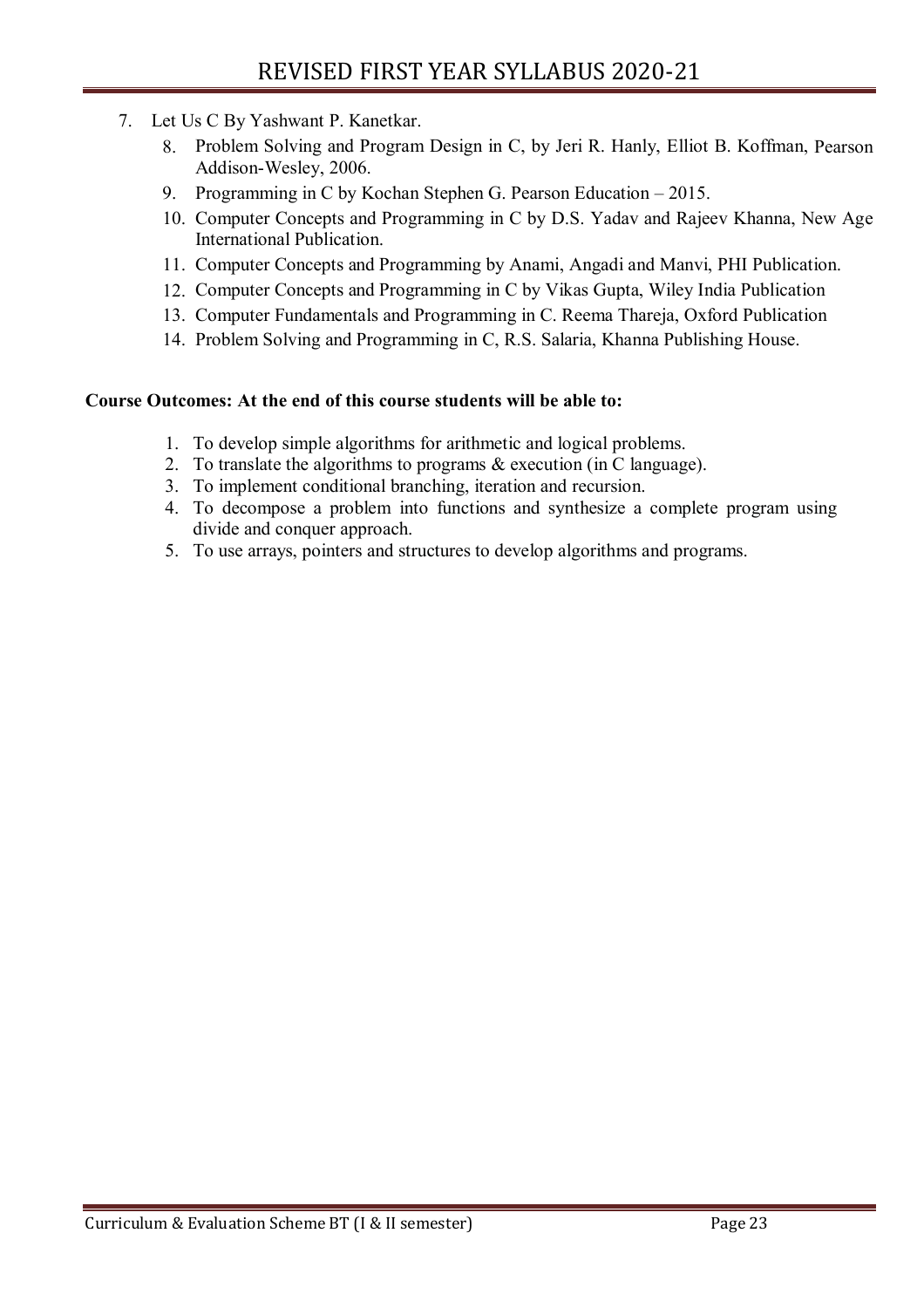| <b>KME-101T</b> | <b>FUNDAMENTAL OF MECHANICAL</b>    | $3L:0T:0P$ 3 Credits |  |
|-----------------|-------------------------------------|----------------------|--|
| <b>KME-201T</b> | <b>ENGINEERING AND MECHATRONICS</b> |                      |  |

| Unit         | <b>Topics</b>                                                                                                             | <b>Lectures</b> |
|--------------|---------------------------------------------------------------------------------------------------------------------------|-----------------|
| I            | Unit I: Introduction to Mechanics of Solid:                                                                               | 8               |
|              | Normal and shear Stress, strain, Hookes' law, Poisson's ratio, elastic                                                    |                 |
|              | constants and their relationship, stress-strain diagram for ductile and brittle                                           |                 |
|              | materials, factor of safety. Basic Numerical problems.                                                                    |                 |
|              | Types of beams under various loads, Statically Determinate Beams, Shear                                                   |                 |
|              | force and bending moment in beams, Shear force and bending moment                                                         |                 |
|              | diagrams, Relationships between load, shear and bending moment. Basic                                                     |                 |
|              | Numerical problems.                                                                                                       |                 |
| $\mathbf{I}$ | Introduction to IC Engines and RAC:                                                                                       | 10              |
|              | IC Engine: Basic Components, Construction and Working of Two stroke                                                       |                 |
|              | and four stroke SI & CI engine, merits and demerits, scavenging process;                                                  |                 |
|              | Introduction to electric, and hybrid electric vehicles.                                                                   |                 |
|              | <b>Refrigeration:</b> Its meaning and application, unit of refrigeration;                                                 |                 |
|              | Coefficient of performance, methods of refrigeration, construction and                                                    |                 |
|              | working of domestic refrigerator, concept of heat pump. Formula based                                                     |                 |
|              | numerical problems on cooling load.                                                                                       |                 |
|              | Air-Conditioning: Its meaning and application, humidity, dry bulb, wet                                                    |                 |
|              | bulb, and dew point temperatures, comfort conditions, construction and                                                    |                 |
|              | working of window air conditioner.                                                                                        |                 |
| III          | <b>Introduction to Fluid Mechanics and Applications:</b>                                                                  | 7               |
|              | Introduction: Introduction: Fluids properties, pressure, density, dynamic                                                 |                 |
|              | and kinematic viscosity, specific gravity, Newtonian and Non-Newtonian                                                    |                 |
|              | fluid, Pascal's Law, Continuity Equation, Bernaulli's Equation and its                                                    |                 |
|              | applications, Basic Numerical problems.<br>Working principles of hydraulic turbines $\&$ pumps and their classifications, |                 |
|              | hydraulic accumulators, hydraulic lift and their applications.                                                            |                 |
| IV           | Measurements and Control System: Concept of Measurement, Error in                                                         | 8               |
|              | measurements, Calibration, measurements of pressure, temperature, mass                                                    |                 |
|              | flow rate, strain, force and torques; Concept of accuracy, precision and                                                  |                 |
|              | resolution, Basic Numerical problems.                                                                                     |                 |
|              | System of Geometric Limit, Fit, Tolerance and gauges, Basic Numerical                                                     |                 |
|              | problems.                                                                                                                 |                 |
|              | <b>Control System Concepts:</b> Introduction to Control Systems, Elements of                                              |                 |
|              | control system, Basic of open and closed loop control with example.                                                       |                 |
| V            | Introduction to Mechatronics: Evolution, Scope, Advantages and                                                            | 10              |
|              | disadvantages of Mechatronics, Industrial applications of Mechatronics,                                                   |                 |
|              | Introduction to autotronics, bionics, and avionics and their applications.                                                |                 |
|              | Sensors and Transducers: Types of sensors, types of transducers and their                                                 |                 |
|              | characteristics.                                                                                                          |                 |
|              | Overview of Mechanical Actuation System - Kinematic Chains, Cam,                                                          |                 |
|              | Train Ratchet Mechanism, Gears and its type, Belt, Bearing,                                                               |                 |
|              | Hydraulic and Pneumatic Actuation Systems: Overview: Pressure                                                             |                 |
|              | Control Valves, Cylinders, Direction Control Valves, Rotary Actuators,                                                    |                 |
|              | Accumulators, Amplifiers, and Pneumatic Sequencing Problems.                                                              |                 |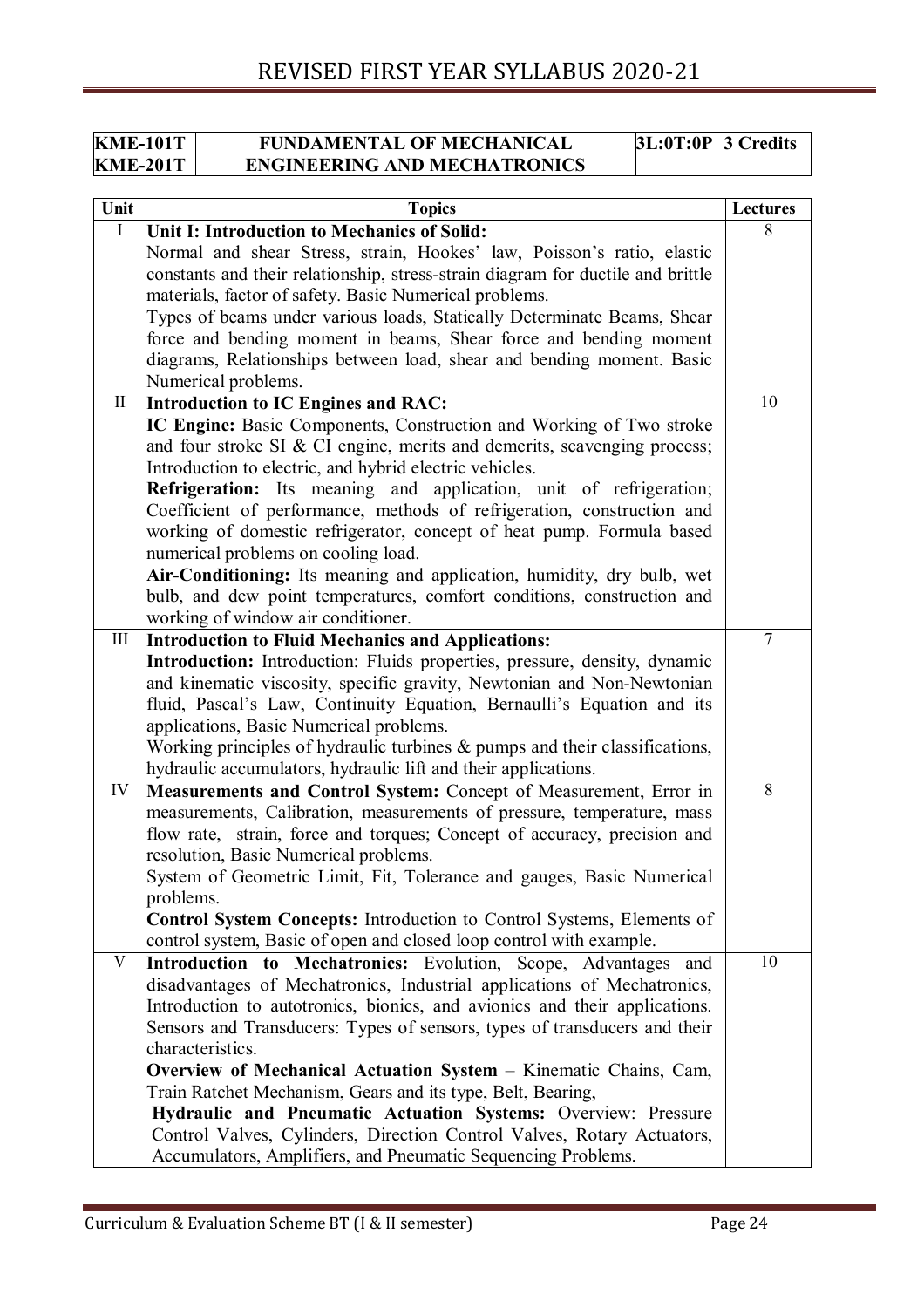#### **Reference Books:**

- 1. Basic Mechanical Engineering, G Shanmugam, S Ravindran, McGraw Hill
- 2. Basic Mechanical Engineering, M P Poonia and S C Sharma, Khanna Publishers
- 3. Mechatronics: Principles, Concepts and Applications, Nitaigour Mahalik, McGraw Hill
- 4. Mechatronics, As per AICTE: Integrated Mechanical Electronic Systems, K.P. Ramachandran, G.K. Vijayaraghavan, M.S.Balasundaram, Wiley India
- 5. Mechanical Measurements & Control, Dr. D. S. Kumar. Metropolitan Book Company
- 6. Fluid Mechanics and Hydraulic Machines, Mahesh Kumar, Pearson India

|                 | The students will be able to                                                                                                                                                                                  | <b>Blooms</b><br><b>Taxonomy</b> |
|-----------------|---------------------------------------------------------------------------------------------------------------------------------------------------------------------------------------------------------------|----------------------------------|
| CO <sub>1</sub> | Understand the concept of stress and strain, factor of safety, beams                                                                                                                                          | K <sub>2</sub>                   |
| CO <sub>2</sub> | Understand the basic component and working of internal combustion<br>engines, electric and hybrid vehicles, refrigerator and heat pump, air-<br>conditioning.                                                 | K <sub>2</sub>                   |
| CO <sub>3</sub> | Understand fluid properties, conservation laws, hydraulic machinery used<br>in real life.                                                                                                                     | K <sub>2</sub>                   |
| CO <sub>4</sub> | Understand the working principle of different measuring instrument with<br>the knowledge of accuracy, error and calibration, limit, fit, tolerance and<br>control system.                                     | K <sub>2</sub>                   |
| CO <sub>5</sub> | Understand concept of mechatronics with their advantages, scope and<br>Industrial application, the different types of mechanical actuation system,<br>the different types of hydraulic and pneumatic systems. | K <sub>2</sub>                   |
| CO6             | Apply concepts of strength of material for safe design, refrigeration for<br>calculation of COP, concepts of fluid mechanics in real life, concepts of<br>measurements in production systems.                 | K <sub>3</sub>                   |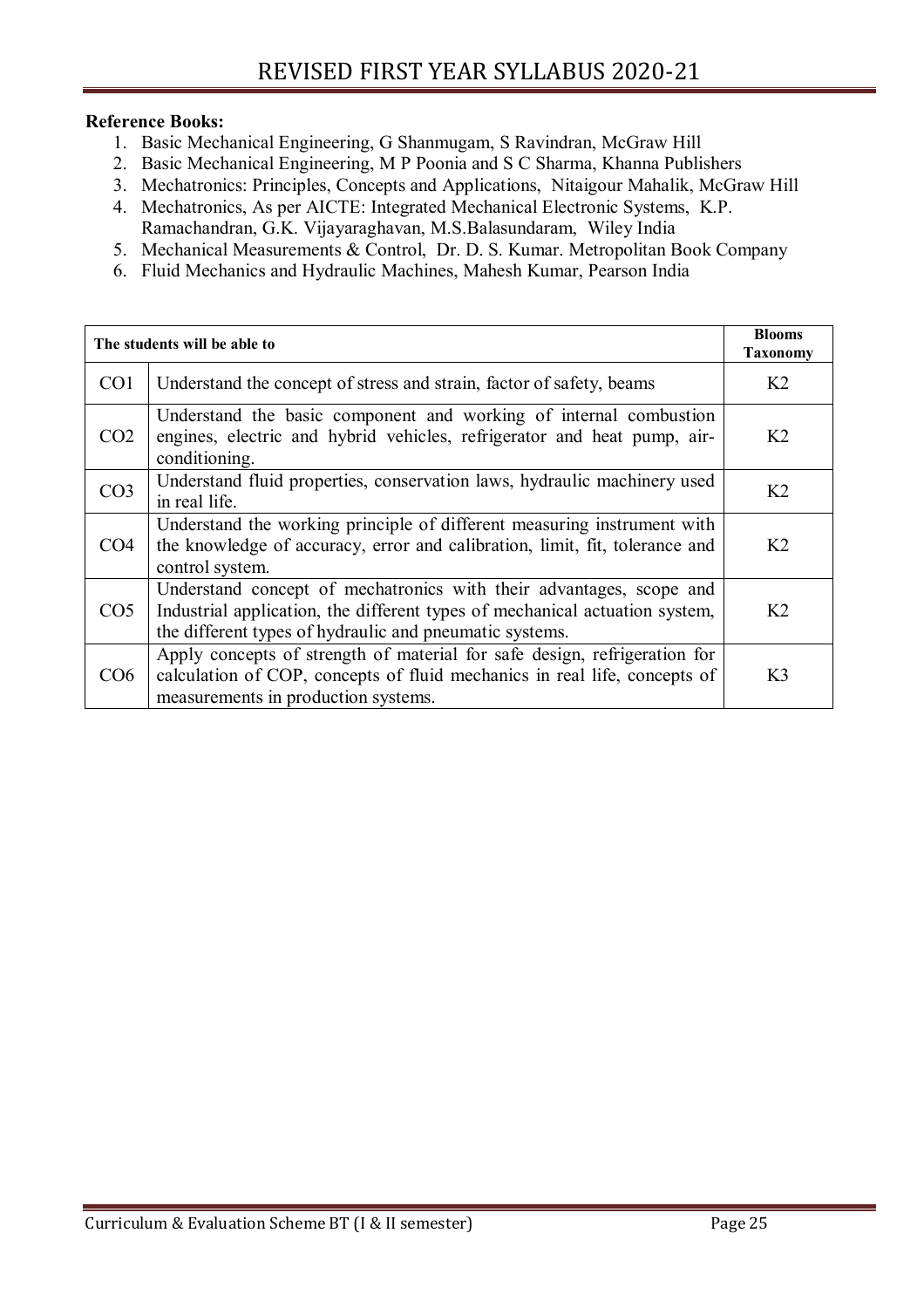#### **KCE-151P KCE-151P** ENGINEERING GRAPHICS AND DESIGN LAB **0L:1T:2P 1 Credits**

|              | <b>Topics</b>                                                                                                                                                                                                                                                                                                                                                                                                                                                                                                                                                                                                                                                                                                                                                                                                                                                                                                                                                            | <b>Lectures</b> |
|--------------|--------------------------------------------------------------------------------------------------------------------------------------------------------------------------------------------------------------------------------------------------------------------------------------------------------------------------------------------------------------------------------------------------------------------------------------------------------------------------------------------------------------------------------------------------------------------------------------------------------------------------------------------------------------------------------------------------------------------------------------------------------------------------------------------------------------------------------------------------------------------------------------------------------------------------------------------------------------------------|-----------------|
| $\bf{I}$     | Introduction to Engineering Drawing, Orthographic Projections: Principles of Engineering<br>Graphics and their significance, usage of Drawing instruments, lettering, Scales –Plain and<br>Diagonal Scales. Principles of Orthographic Projections – Conventions – Projections of Points<br>and Lines inclined to both planes; Projections of planes inclined Planes - Auxiliary Planes                                                                                                                                                                                                                                                                                                                                                                                                                                                                                                                                                                                  | 8               |
| $\mathbf{I}$ | Projections and Sections of Regular Solids: Sections in lined to both the Planes - Auxiliary<br>Views; Simple annotation, dimensioning and scale. Floor plans the include: windows, doors and<br>fixtures such as WC, Both, sink, shower, etc. Prism, Cylinder, Pyramid, Cone-Auxiliary Vies:<br>Development of surfaces of Right Regular Solids - Prism, Pyramid, Cylinder and Cone.                                                                                                                                                                                                                                                                                                                                                                                                                                                                                                                                                                                    | 8               |
| $\rm III$    | <b>Isometric Projections:</b> Principles of Isometric projection – Isometric Scale, Isometric Views,<br>Conventions; Isometric Views of lines, Planes Simple and compound Solids; Conversion of<br>Isometric Views to Orthographic Views and Vice-versa, Conversions.                                                                                                                                                                                                                                                                                                                                                                                                                                                                                                                                                                                                                                                                                                    | 8               |
| IV           | Computer Graphics: Listing the computer technologies the impact on graphical<br>communication, Demonstration knowledge of the theory of CAD software [such as: The<br>Menu System, Tollbars (Standard, Object Properties, Draw, Modify and Dimension),<br>Drawing Area (Background, Crosshairs, Coordinate System), Dialog boxes and windows,<br>Shortcut menus (Button Bars), The Command Line (where applicable), The Status Bar,<br>Different methods of zoom as used in CAD, Select and erase objects: Isometric Views of lines,<br>Planes, Simple and compound Solids];                                                                                                                                                                                                                                                                                                                                                                                             | 8               |
|              | Set up of the drawing page and the printer, including scale settings, Setting up of units and<br>drawing limits; ISO and ANSI standards for coordinate dimensioning and tolerancing;<br>Orthographic constraints, Snap to objects manually and automatically; Producing drawings by<br>using various coordinate input entry methods to draw straight lines, Applying various ways of<br>drawing circles:                                                                                                                                                                                                                                                                                                                                                                                                                                                                                                                                                                 |                 |
|              | Applying dimensions to objects, applying annotations to drawings; Setting up and use of Layers,<br>layers to create drawings, Create, edit and use customized layers; Changing line lengths through<br>modifying existing lines (extend/lengthen); Printing documents to pater using the print<br>command: orthographic projection techniques; Drawing sectional views of composite right<br>regular geometric solids and project the true shape of the sectioned surface; Drawing annotation,<br>Computer-aided design (CAD) software modelling of parts and assemblies. Parametric and non-<br>parametric solid, surface, and wireframe models. Part editing and two- dimensional<br>documentation of models. Planar projection theory, including sketching of perspective,<br>isometric, Multiview, auxiliary, and section views. Spatial visualization exercises Dimensioning<br>guidelines, tolerancing techniques; dimensioning and scale multi views of dwelling. |                 |
| V            | Demonstration of a simple team design project: Geometry and topology of engineered<br>components: creation of engineering models and their presentation in standard 2D blueprint<br>form and as 3D wire-frame and shaded solids; meshed topologies for engineering analysis and<br>tool-path generation for component manufacture; geometric dimensioning and tolerancing;<br>Use of solid-modelling software for creating associative models at the component and<br>assembly levels; floor plans that include: windows, doors, and fixtures such as WC, bath, sink,<br>shower, etc. Applying colour coding according to building drawing practice; Drawing sectional<br>elevation showing foundation to ceiling; Introduction to Building Information Modelling (BIM).                                                                                                                                                                                                 | 8               |

- 1. Bhatt N.D., Panchal V.M. & Ingle P.R. (2014), Engineering Drawing, Charotar Publishing House.
- 2. Shah, M.B. & Rana B.C. (2008), Engineering Drawing and Computer Graphics, Pearson Education
- 3. Agrawal B. & Agrawal C.M. (2012), Engineering Graphics, McGraw Publication
- 4. Engineering Graphics & Design, A.P. Gautam & Pradeep Jain, Khanna Publishing House
- 5. Narayana, K.L. & P Kannaiah (2008), Text book on Engineering Drawing, Scitech Publishers. (Corresponding set of) CAD Software Theory and User Manuals**.**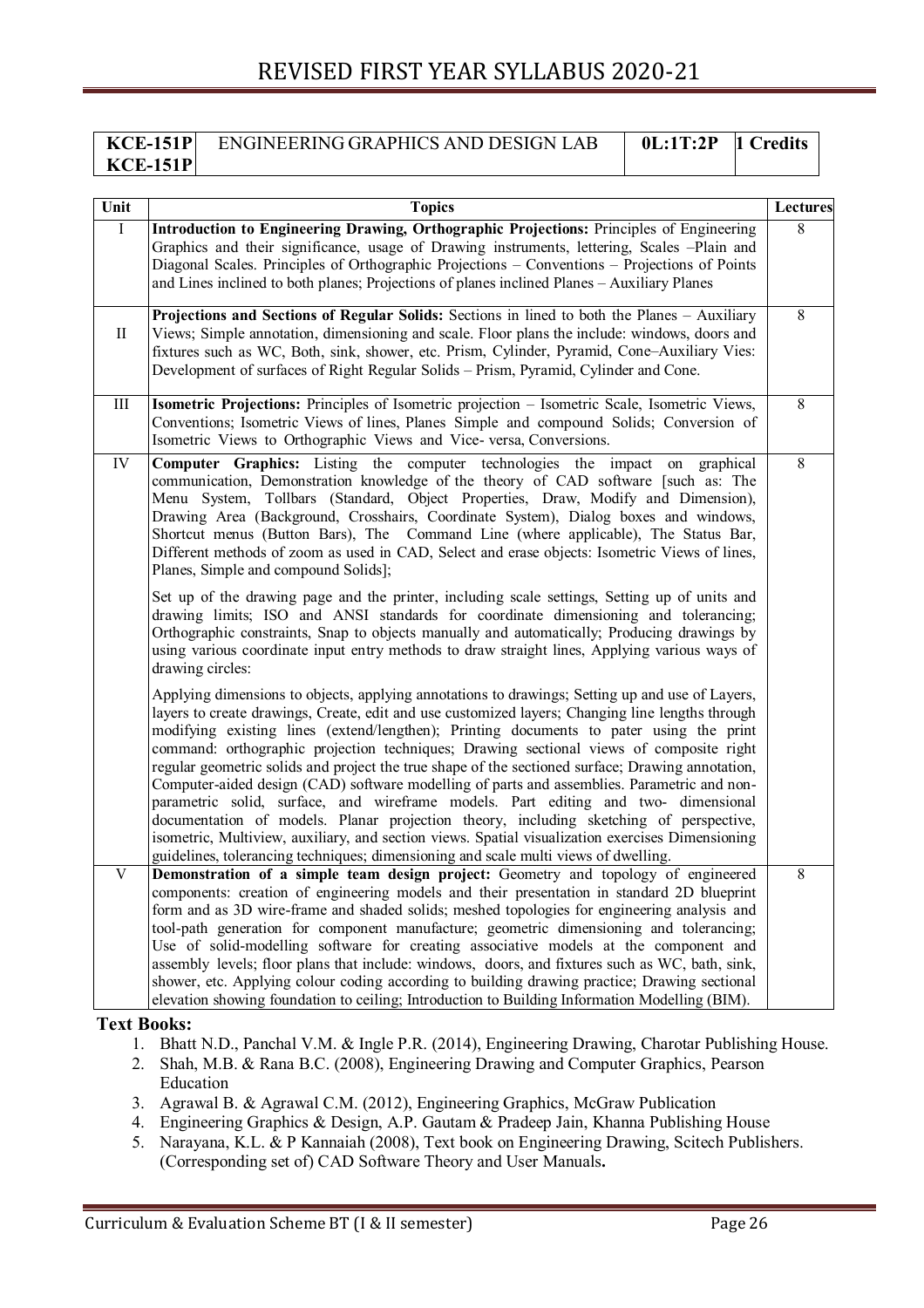**Course Outcomes:** At the end of this course students will demonstrate the ability to:

- 1. Understanding of the visual aspects of engineering design
- 2. Understanding of engineering graphics standards and solid modelling
- 3. Effective communication through graphics
- 4. Applying modern engineering tools necessary for engineering practice
- 5. Appling computer-aided geometric design
- 6. Analysis of Isometric views
- 7. Creating working drawings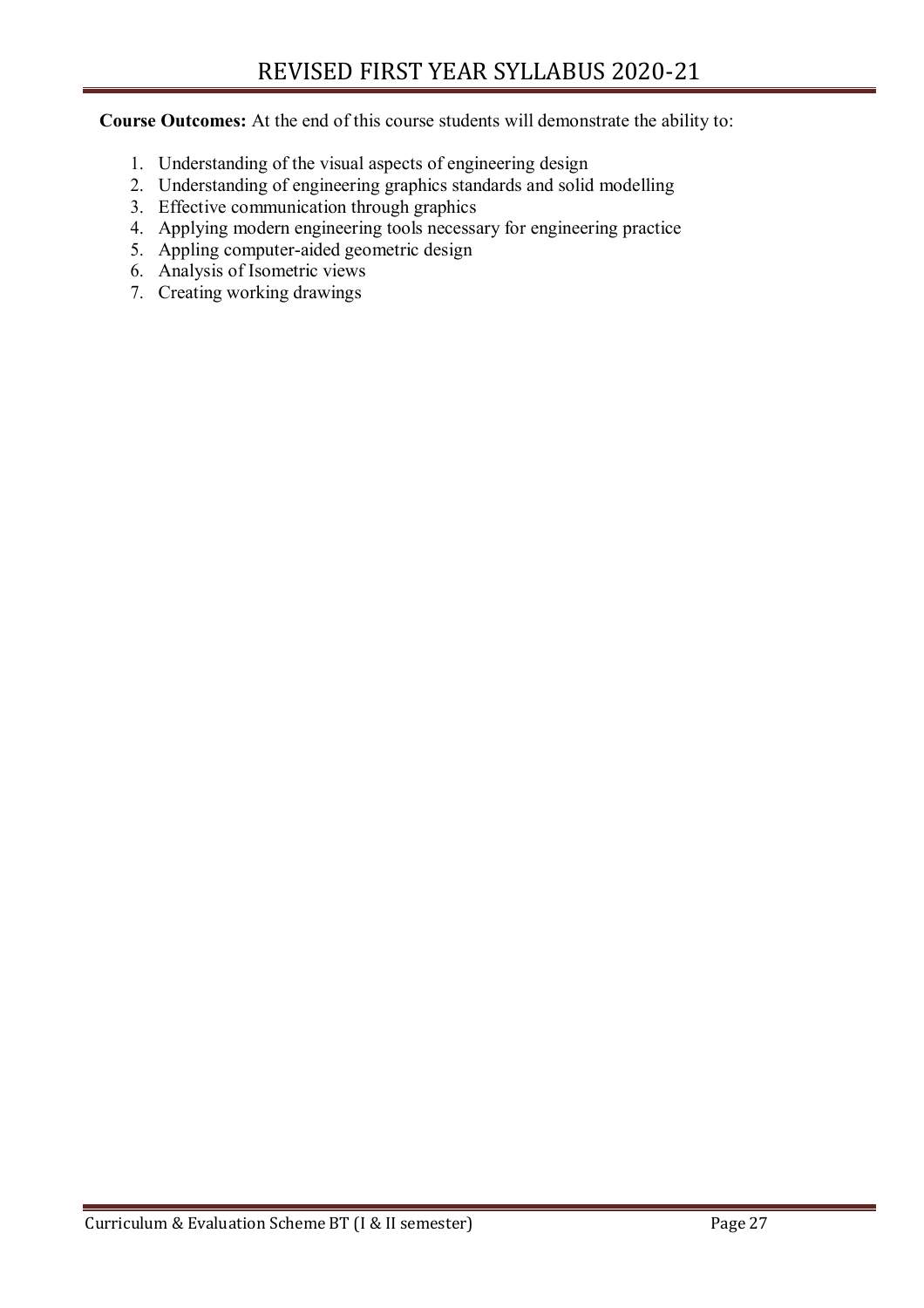| KWS-151P        |  |
|-----------------|--|
| <b>KWS-251P</b> |  |

**MECHANICAL WORKSHOP LAB 0L:1T:2P 1 Credit** 

#### **SUGGESTIVE LIST OF EXPERIMENTS:**

| The students will be able to |                                                                                  | <b>Blooms</b><br><b>Taxonomy</b> |
|------------------------------|----------------------------------------------------------------------------------|----------------------------------|
| CO1                          | Use various engineering materials, tools, machines and measuring<br>equipments.  | K3                               |
| CO <sub>2</sub>              | Perform machine operations in lathe and CNC machine.                             | K3                               |
| CO <sub>3</sub>              | Perform manufacturing operations on components in fitting and carpentry<br>shop. | <b>K3</b>                        |
| CO <sub>4</sub>              | Perform operations in welding, moulding, casting and gas cutting.                | K3                               |
| CO <sub>5</sub>              | Fabricate a job by 3D printing manufacturing technique                           | К3                               |

|                         | S. No. Mechanical Workshop                                                                                                                                                            | <b>Duration</b> |  |
|-------------------------|---------------------------------------------------------------------------------------------------------------------------------------------------------------------------------------|-----------------|--|
| $\mathbf{1}$            | Introduction to Mechanical workshop material, tools and machines                                                                                                                      |                 |  |
|                         | To study layout, safety measures and different engineering materials (mild<br>steel, medium carbon steel, high carbon steel, high speed steel and cast iron<br>etc) used in workshop. |                 |  |
|                         | To study and use of different types of tools, equipments, devices $\&$ machines<br>used in fitting, sheet metal and welding section.                                                  | 3 Hours         |  |
|                         | To determine the least count of vernier caliper, vernier height gauge,<br>micrometer (Screw gauge) and take different reading over given metallic<br>pieces using these instruments.  |                 |  |
| $\overline{2}$          | <b>Machine</b> shop                                                                                                                                                                   |                 |  |
|                         | Demonstration of working, construction and accessories for Lathe machine                                                                                                              |                 |  |
|                         | Perform operations on Lathe - Facing, Plane Turning, step turning, taper<br>turning, threading, knurling and parting.                                                                 | 3 Hours         |  |
| $\mathbf{3}$            | <b>Fitting shop</b>                                                                                                                                                                   |                 |  |
|                         | 1. Practice marking operations.<br>2. Preparation of U or V -Shape Male Female Work piece which contains:<br>Filing, Sawing, Drilling, Grinding.                                      | 3 Hours         |  |
| $\overline{\mathbf{4}}$ | <b>Carpentry Shop</b>                                                                                                                                                                 |                 |  |
|                         | Study of Carpentry Tools, Equipment and different joints.                                                                                                                             |                 |  |
|                         | Making of Cross Half lap joint, Half lap Dovetail joint and Mortise Tenon<br>Joint                                                                                                    | <b>3 Hours</b>  |  |
| 5                       | <b>Welding Shop</b>                                                                                                                                                                   |                 |  |
|                         | Introduction to BI standards and reading of welding drawings.                                                                                                                         |                 |  |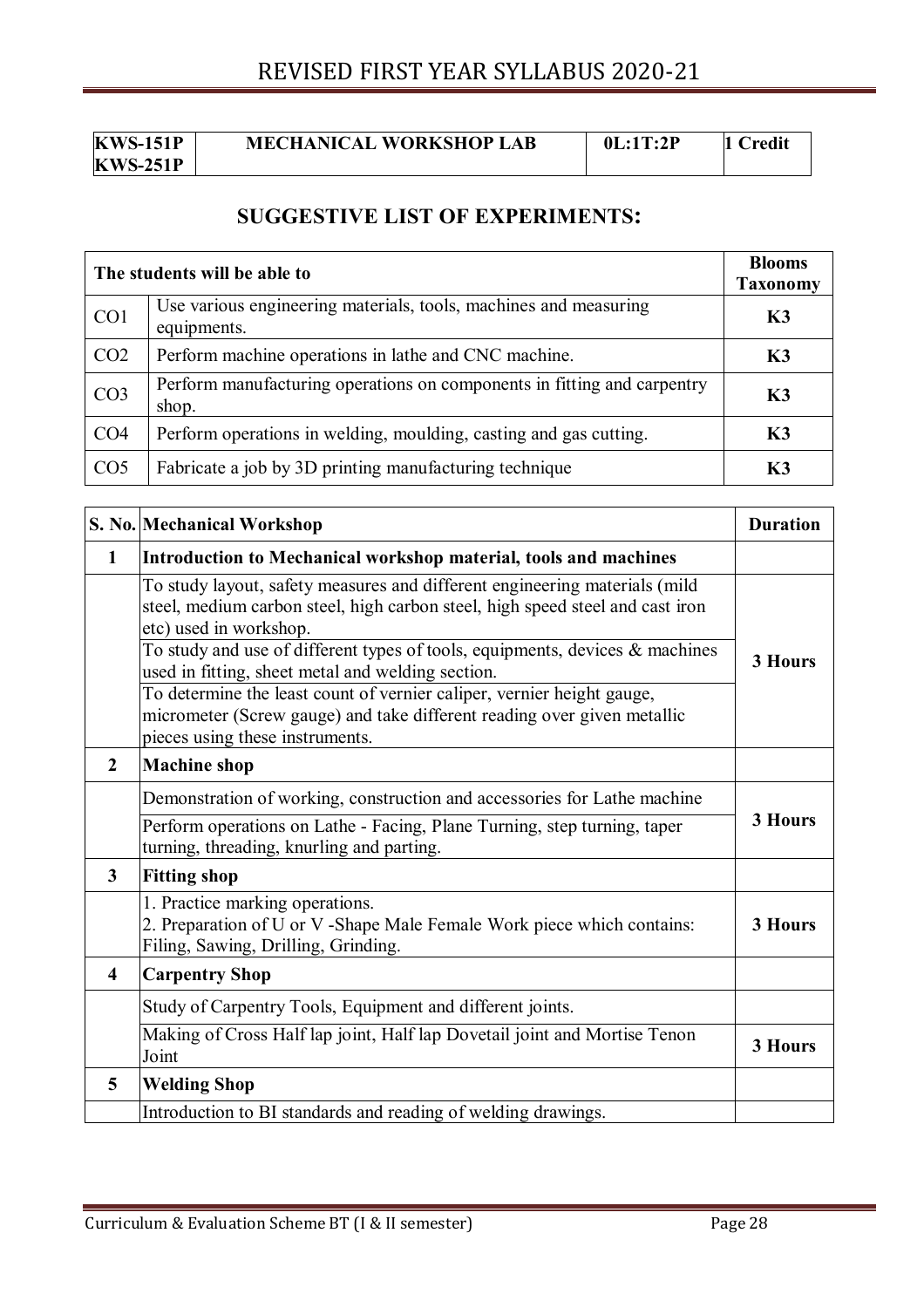|   | Practice of Making following operations<br><b>Butt Joint</b><br>Lap Joint<br><b>TIG Welding</b><br>MIG Welding                                                                                                                                 | <b>6 Hours</b> |
|---|------------------------------------------------------------------------------------------------------------------------------------------------------------------------------------------------------------------------------------------------|----------------|
| 6 | <b>Moulding and Casting Shop</b>                                                                                                                                                                                                               |                |
|   | Introduction to Patterns, pattern allowances, ingredients of moulding sand and<br>melting furnaces.<br>Foundry tools and their purposes<br>Demo of mould preparation and Aluminum casting<br>Practice – Study and Preparation of Plastic mould | <b>6 Hours</b> |
| 7 | <b>CNC Shop</b>                                                                                                                                                                                                                                |                |
|   | Study of main features and working parts of CNC machine and accessories<br>that can be used.<br>Perform different operations on metal components using any CNC machines                                                                        | <b>6 Hours</b> |
| 8 | To prepare a product using 3D printing                                                                                                                                                                                                         | <b>3 Hours</b> |

#### **Reference Books:**

- 1. Workshop Practice, H S Bawa, McGraw Hill
- 2. Mechanical Workshop Practice, K C John, PHI
- 3. Workshop Practice Vol 1, and Vol 2, by HazraChoudhary , Media promoters and Publications
- 4. CNC Fundamentals and Programming, By P. M. Agrawal, V. J. Patel, Charotar Publication.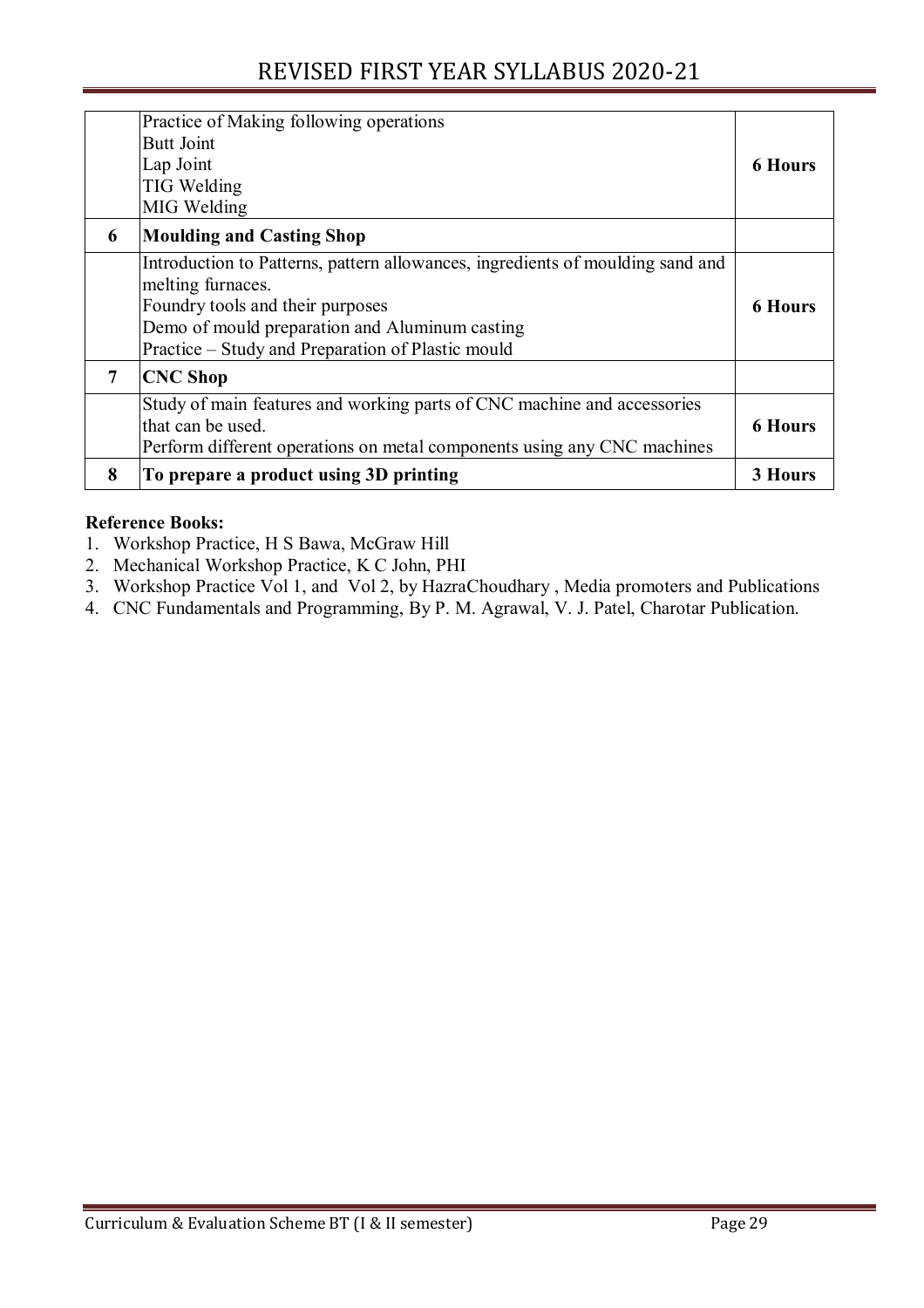| <b>KAS-154P</b> | <b>ENGLISH LAB</b> | 0L:1T:2P | 1 Credit |
|-----------------|--------------------|----------|----------|
| <b>KAS-254P</b> |                    |          |          |

#### **Course Objectives:**

- 1. To facilitate software based learning to provide the required English Language proficiency to students.
- 2. To acquaint students with specific dimensions of communication skills i.e. Reading, Writing, Listening, Thinking and Speaking.
- 3. To train students to use the correct and error-free writing by being well versed in rules of English grammar.
- 4. To cultivate relevant technical style of communication and presentation at their work place and also for academic uses.
- 5. To enable students to apply it for practical and oral presentation purposes by being honed up in presentation skills and voice-dynamics.

**SYLLABUS:** PROFESSIONAL COMMUNICATION LAB SHALL HAVE TWO PARTS:

Interactive and Communicative Practical with emphasis on Oral Presentation/Spoken Communication based on International Phonetic Alphabets (LP.A.)

#### LIST OF PRACTICALS

- 1. Group Discussion: Practical based on Accurate and Current Grammatical Patterns.
- 2. Conversational Skills for Interviews under suitable Professional Communication Lab conditions with emphasis on Kinesics.
- 3. Communication Skills for Seminars/Conferences/Workshops with emphasis on Paralinguistic /Kinesics.
- 4. Presentation Skills for Technical Paper/Project Reports/ Professional Reports based on proper Stress and Intonation Mechanics
- 5. Official/Public Speaking based on suitable Rhythmic Patterns.
- 6. Theme Presentation/ Keynote Presentation based on correct methodologies argumentation
- 7. Individual Speech Delivery/Conferencing with skills to defend Interjections/Quizzes.
- 8. Argumentative Skills/Role Play Presentation with Stress and Intonation.
- 9. Comprehension Skills based on Reading and Listening Practical's on a model Audio
- 1. **Computer assisted software based Language Learning:** Software based self-guided learning to provide the required English language proficiency to students from an employability and career readiness standpoint. The software should align to Common European Framework of Reference for Languages (CEFR) and deliver a CEFR level – B2 upon completion.
- 2. **Interactive Communication Skills:** Students should practice the language with variety of activities and exercises based on employability skills as startup presentations, GD, Mock interview, Video portfolio, Extempore, Role play, Just A Minute (JAM) etc.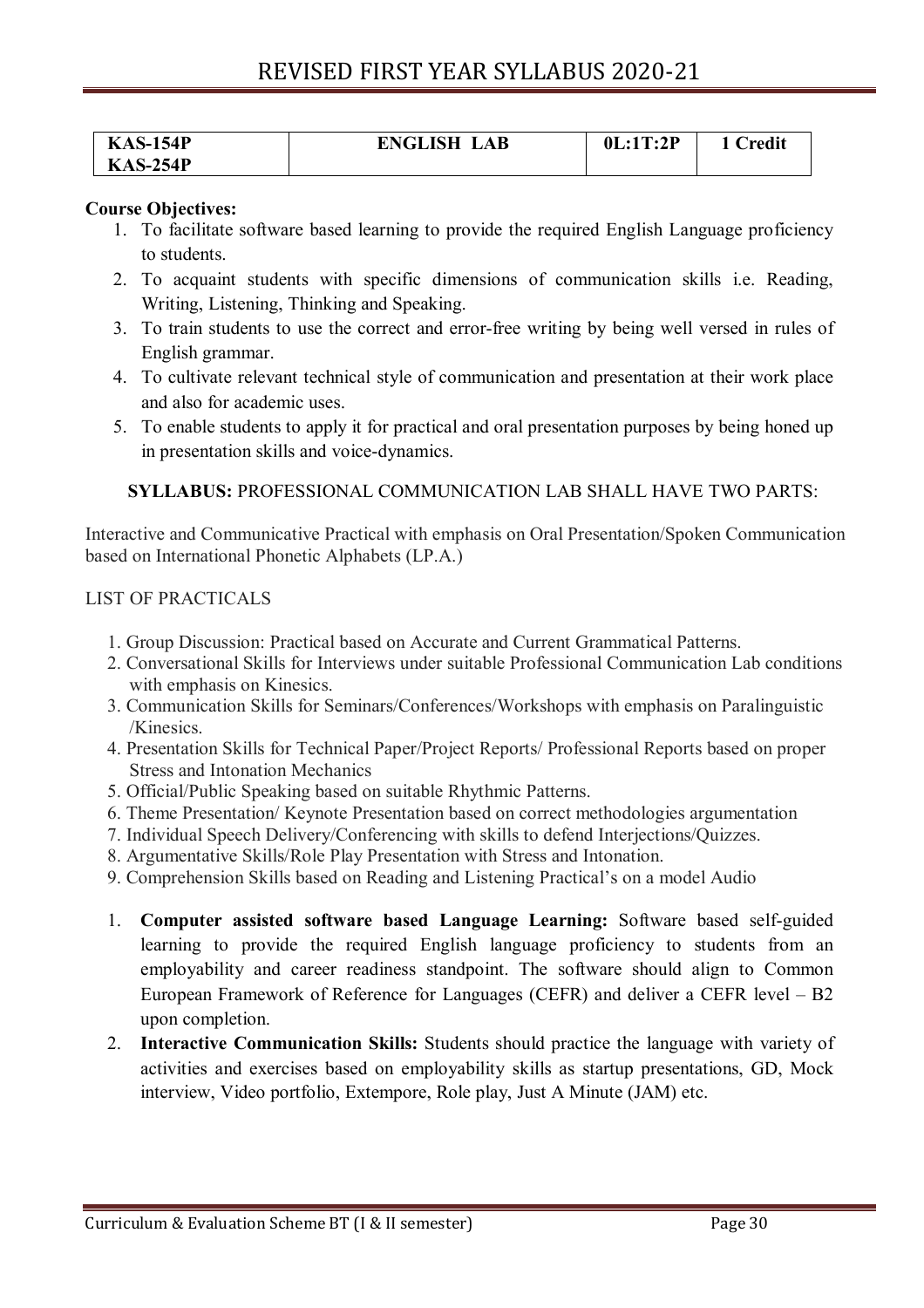#### **Suggested software:**

- *Oxford Achiever* by Oxford University Press.
- *Cambridge English Empower* by Cambridge University Press.
- *MePro.* by Pearson India Education Services Pvt. Ltd.
- *New Interactions* by McGraw-Hill India.

#### **Reference Books:**

- 1. Word Power Made Easy by Norman Lewis, W.R. Goyal Pub. & Distributors, 2009, Delhi.
- 2. Manual of Practical Communication by L.U.B. Pandey; A.I.T.B.S. Publications India Ltd.; Krishan Nagar, 2013, Delhi.
- 3. A Course in Phonetics and Spoken English, Sethi & Dhamija:, Prentice Hall
- 4. English Pronouncing Dictionary, Joans Daniel, Cambridge University Press, 2007.
- 5. English Grammar and Usage by R. P. Sinha, Oxford University Press, 2005, New Delhi.
- 6. English Grammar, Composition and Usage by N.K. Agrawal & F.T. Wood, Macmillan India Ltd., New Delhi.
- 7. Effective Communication Skill, Kulbhusan Kumar, RS Salaria, Khanna Publishing House
- 8. English Grammar & Composition by Wren & Martin, S.Chand & Co. Ltd., New Delhi.
- 9. Communication Skills for Engineers and Scientists, Sangeeta Sharma et.al. PHI Learning Pvt. Ltd, 2011, New Delhi.
- 10. Personality Development, Harold R. Wallace & L. Ann Masters, Cengage Learning, New Delhi
- 11. Personality Development & Soft Skills, Barun K. Mitra, Oxford University Press, 2012 New Delhi.
- 12. Business Correspondence and Report Writing by Prof. R.C. Sharma & Krishna Mohan, McGraw Hill & Co. Ltd., 2001, New Delhi.
- 13. Developing Communication Skills by Krishna Mohan, Meera Bannerji- Macmillan India Ltd. 1990, Delhi.
- 14. Spoken English- A Manual of Speech and Phonetics by R. K. Bansal & J.B.Harrison, Orient Blackswan, 2013, New Delhi.
- 15.Business English by Ken Taylor, Orient Blackswan, 2011, New Delhi.

**Course outcome:** At the end of this course students will demonstrate the ability:

- 1. Students will be enabled to understand the basic objective of the course by being acquainted with specific dimensions of communication skills i.e. Reading, Writing, Listening, Thinking and Speaking.
- 2. Students would be able to create substantial base by the formation of strong professional vocabulary for its application at different platforms and through numerous modes as Comprehension, reading, writing and speaking etc.
- 3. Students will apply it at their work place for writing purposes such as Presentation/official drafting/administrative communication and use it for document/project/report/research paper writing.
- 4. Students will be made to evaluate the correct and error-free writing by being well-versed in rules of English grammar and cultivate relevant technical style of communication &presentation at their work place and also for academic uses.
- 5. Students will apply it for practical and oral presentation purposes by being honed up in presentation skills and voice-dynamics. They will apply techniques for developing interpersonal communication skills and positive attitude leading to their professional competence.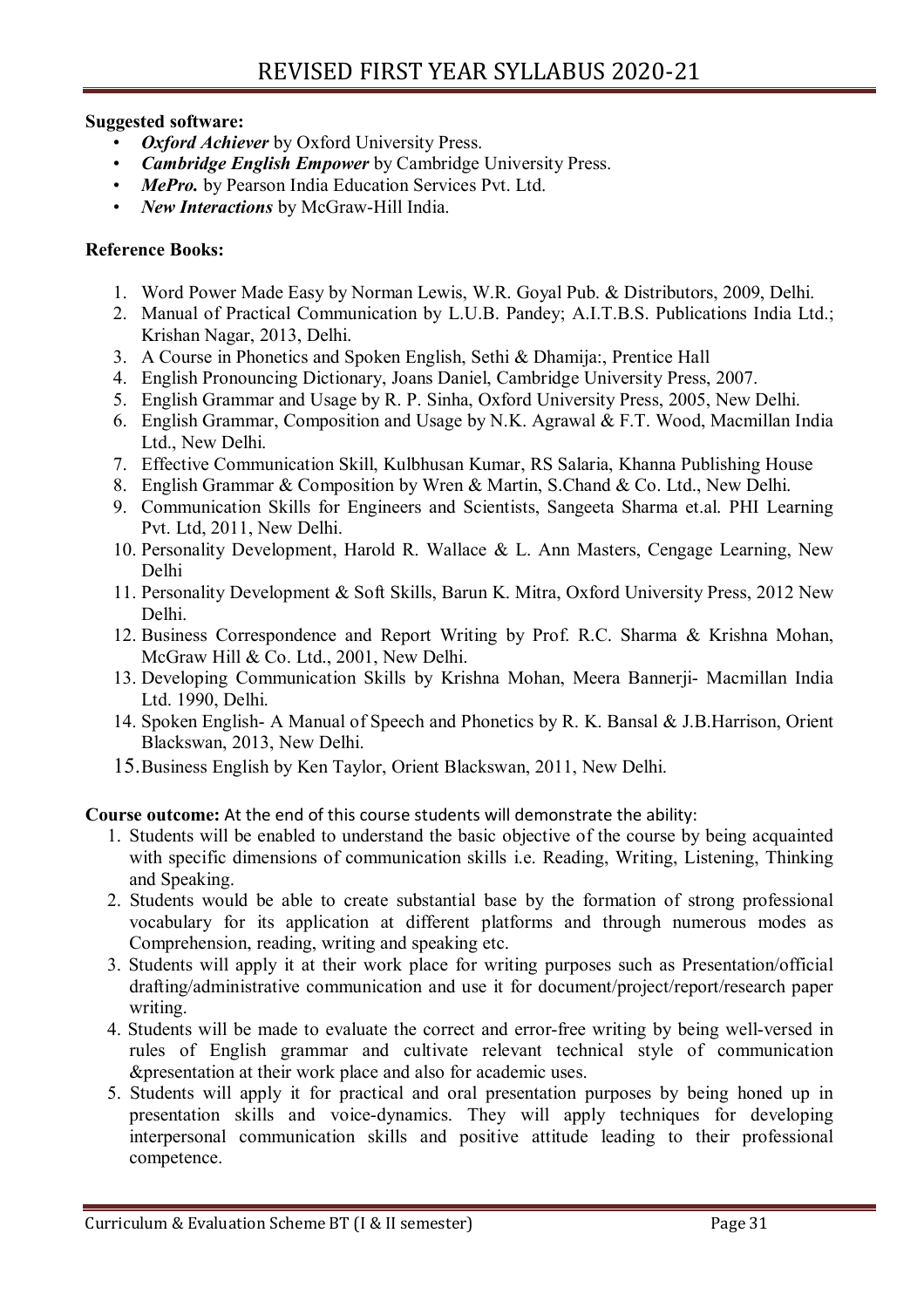**KCS-151P KCS-251P** 

#### **PROGRAMMING FOR PROBLEM SOLVING**

| <b>KCS151P- Programming for Problem Solving Lab</b>                                                                                                                        |                                                                                                                                                                                              |  |            |  |
|----------------------------------------------------------------------------------------------------------------------------------------------------------------------------|----------------------------------------------------------------------------------------------------------------------------------------------------------------------------------------------|--|------------|--|
|                                                                                                                                                                            | <b>Course Outcome (CO)</b><br><b>Bloom's Knowledge Level</b><br>(KL)                                                                                                                         |  |            |  |
|                                                                                                                                                                            | At the end of course, the student will be able to:                                                                                                                                           |  |            |  |
| CO <sub>1</sub>                                                                                                                                                            | Able to implement the algorithms and draw flowcharts for solving<br>$K_3, K_4$<br>Mathematical and Engineering problems.                                                                     |  |            |  |
| CO <sub>2</sub>                                                                                                                                                            | Demonstrate an understanding of computer programming language<br>$K_3, K_2$<br>concepts.                                                                                                     |  |            |  |
| CO <sub>3</sub>                                                                                                                                                            | $K_6, K_4$<br>Ability to design and develop Computer programs, analyzes, and<br>interprets the concept of pointers, declarations, initialization, operations<br>on pointers and their usage. |  |            |  |
| Able to define data types and use them in simple data<br>CO <sub>4</sub><br>processing applications also he/she must be able to use the<br>concept of array of structures. |                                                                                                                                                                                              |  | $K_1, K_5$ |  |
| CO <sub>5</sub>                                                                                                                                                            | Develop confidence for self education and ability for life-long<br>learning needed for Computer language.                                                                                    |  | $K_3, K_4$ |  |

| Lab              | Expt.                   | Program                                                                             |  |
|------------------|-------------------------|-------------------------------------------------------------------------------------|--|
| No.              |                         |                                                                                     |  |
| LAB <sub>1</sub> | $\mathbf{1}$            | Write a program to calculate the area of triangle using formula at= $\sqrt{s(s-1)}$ |  |
|                  |                         | $a)(s-b)(s-c)$                                                                      |  |
|                  | $\overline{2}$          | Basic salary of an employee is input through the keyboard. The DA is 25%            |  |
|                  |                         | of the basic salary while the HRA is 15% of the basic salary. Provident             |  |
|                  |                         | Fund is deducted at the rate of 10% of the gross salary (BS+DA+HRA).                |  |
|                  |                         | Program to calculate the Net Salary.                                                |  |
|                  | 3                       | Write a program to determine the roots of quadratic equation.                       |  |
|                  | $\overline{\mathbf{4}}$ | Write a program to find the largest of three numbers using nested if else.          |  |
|                  | 5                       | Write a program to receive marks of physics, chemistry $\&$ maths from user         |  |
|                  |                         | & check its eligibility for course if                                               |  |
|                  |                         | Marks of physics $> 40$<br>a)                                                       |  |
|                  |                         | Marks of chemistry $> 50$<br>b)                                                     |  |
|                  |                         | Marks of math's $> 60$<br>$\mathbf{c})$                                             |  |
|                  |                         | Total of physics $\&$ math's marks $> 150$<br>$\rm d$                               |  |
|                  |                         | <sub>or</sub>                                                                       |  |
|                  |                         | e) Total of three subjects marks $> 200$                                            |  |
| LAB <sub>2</sub> | 6                       | Write a program to find the value of $y$ for a particular value of n. The a, x,     |  |
|                  |                         | b, n is input by user                                                               |  |
|                  |                         | if $n=1$<br>$y=a x\% b$                                                             |  |
|                  |                         | if $n=2$ $y=ax2+b2$                                                                 |  |
|                  |                         | if $n=3$ $y=a-bx$                                                                   |  |
|                  |                         | if $n=4$ $y=a+x/b$                                                                  |  |
|                  |                         |                                                                                     |  |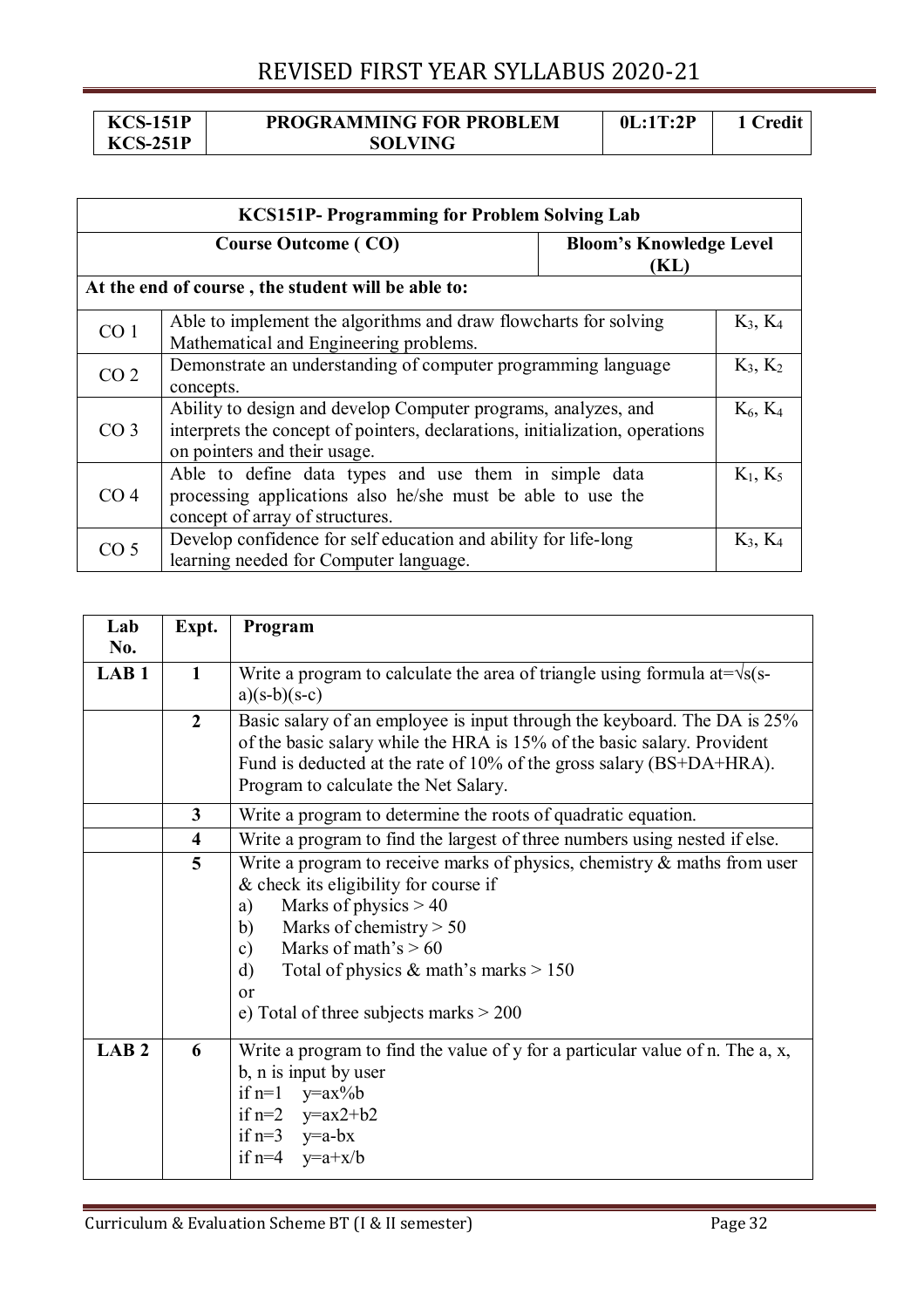|                  | $\overline{7}$ | Write a program to construct a Fibonacci series upto n terms.                                         |  |
|------------------|----------------|-------------------------------------------------------------------------------------------------------|--|
|                  | 8              | Write a program to find whether the number is Armstrong number.                                       |  |
|                  | 9              | Write a program to generate sum of series 1!+2!+3!+----------------n!                                 |  |
|                  | 10             | Write a program to find the sum of following series $1-X1/1!+X2/2!$<br>.Xn/n!                         |  |
| LAB <sub>3</sub> | 11             | Write a program to print the entire prime no between 1 and 300.                                       |  |
|                  | 12             | Write a program to print out all the Armstrong number between 100 and                                 |  |
|                  |                | 500.                                                                                                  |  |
|                  | 13             | Write a program to draw the following figure:<br>321                                                  |  |
|                  |                | 21                                                                                                    |  |
|                  |                | 1                                                                                                     |  |
|                  |                |                                                                                                       |  |
|                  |                | *                                                                                                     |  |
|                  |                | $***$                                                                                                 |  |
|                  |                | ***                                                                                                   |  |
|                  | 14             | Write a program to receive a five-digit no and display as like 24689:                                 |  |
|                  |                | 2<br>4                                                                                                |  |
|                  |                | 6                                                                                                     |  |
|                  |                | 8                                                                                                     |  |
|                  |                | 9                                                                                                     |  |
| LAB <sub>4</sub> | 15             | Write a function that return sum of all the odd digits of a given positive no                         |  |
|                  |                | entered through keyboard.                                                                             |  |
|                  | 16             | Write a program to print area of rectangle using function $&$ return its value                        |  |
|                  |                | to main function.                                                                                     |  |
|                  | 17             | Write a program to calculate the factorial for given number using function.                           |  |
|                  | 18             | Write a program to find sum of Fibonacci series using function.                                       |  |
|                  | 19             | Write factorial function $\&$ use the function to find the sum of series<br>$S=1!+2!+$ ------n!.      |  |
| LAB 5            | <b>20</b>      | Write a program to find the factorial of given number using recursion.                                |  |
|                  | 21             | Write a program to find the sum of digits of a 5 digit number using                                   |  |
|                  |                | recursion.                                                                                            |  |
|                  | 22             | Write a program to calculate the GCD of given numbers using recursion.                                |  |
|                  | 23             | Write a program to convert decimal number in to binary number.                                        |  |
|                  | 24             | Write a program to convert binary number in to decimal number.                                        |  |
| LAB <sub>6</sub> | 25             | Write a program to delete duplicate element in a list of 10 elements $\&$                             |  |
|                  |                | display it on screen.                                                                                 |  |
|                  | 26             | Write a program to merge two sorted array $\&$ no element is repeated during                          |  |
|                  |                | merging.                                                                                              |  |
|                  | 27             | Write a program to evaluate the addition of diagonal elements of two                                  |  |
|                  |                | square matrixes.                                                                                      |  |
|                  | 28             | Write a program to find the transpose of a given matrix $\&$ check whether it<br>is symmetric or not. |  |
|                  |                |                                                                                                       |  |
|                  | 29             | Write a program to print the multiplication of two N*N (Square) matrix.                               |  |
|                  |                |                                                                                                       |  |
| LAB <sub>7</sub> | 30             | Write a program in C to check whether the given string is a palindrome or                             |  |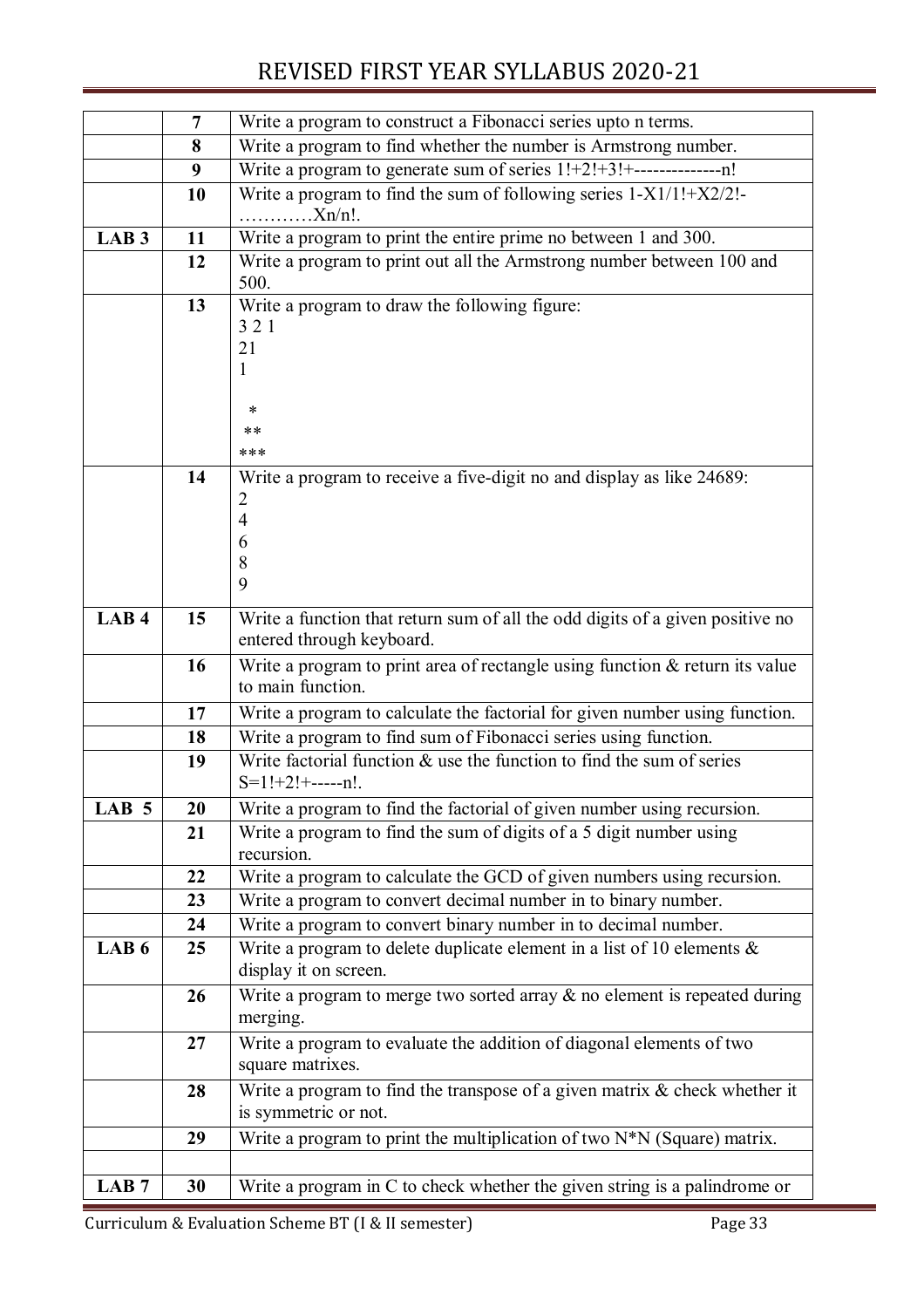|                  |    | not.                                                                                                                                                                                                                                |  |
|------------------|----|-------------------------------------------------------------------------------------------------------------------------------------------------------------------------------------------------------------------------------------|--|
|                  | 31 | Write program to sort the array of character (String) in alphabetical order<br>like STRING in GINRST.                                                                                                                               |  |
|                  | 32 | Write a program to remove all the blank space from the string $\&$ print it,<br>also count the no of characters.                                                                                                                    |  |
|                  | 33 | Write a program to store the following string "zero", "one" ------- "five".<br>Print the no in words, given in figure as 3205.                                                                                                      |  |
| LAB <sub>8</sub> | 34 | Write a program to compare two given dates. To store a date uses a<br>structure that contains three members namely day, month and year. If the<br>dates are equal then display message equal otherwise unequal.                     |  |
|                  | 35 | Define a structure that can describe a hotel. It should have the member that<br>includes the name, address, grade, room charge and number of rooms.<br>Write a function to print out hotel of given grade in order of room charges. |  |
|                  | 36 | Define a structure called cricket with player name, team name, batting<br>average, for 50 players $&$ 5 teams. Print team wise list contains names of<br>player with their batting average.                                         |  |
| LAB <sub>9</sub> | 37 | Write a c program to copy $\&$ count the character content of one file says<br>a.txt to another file b.txt.                                                                                                                         |  |
|                  | 38 | Write a program to take 10 integers from file and write square of these<br>integer in other file.                                                                                                                                   |  |
|                  | 39 | Write a program to read number from file and then write all 'odd' number<br>to file ODD.txt & all even to file EVEN.txt.                                                                                                            |  |
|                  | 40 | Write a program to print all the prime number, between 1 to 100 in file<br>prime.txt.                                                                                                                                               |  |
|                  | 41 | Write the following C program using pointer:<br>To sort the list of numbers through pointer<br>a)<br>To reverse the string through pointer.<br>b)                                                                                   |  |
| <b>LAB 10</b>    | 42 | Write a program to find the largest no among 20 integers array using<br>dynamic memory allocation.                                                                                                                                  |  |
|                  | 43 | Using Dynamic Memory Allocation, Write a program to find the transpose<br>of given matrix.                                                                                                                                          |  |
|                  | 44 | Write a program to find the factorial of given number using command line<br>argument.                                                                                                                                               |  |
|                  | 45 | Write a program to find the sum of digits of a 5 digit number using<br>command line argument.                                                                                                                                       |  |

**Note:** 

- **a) The Instructor may add/delete/modify/tune experiments, wherever he/she feels in a justified manner**
- **b) It is also suggested that open source tools should be preferred to conduct the lab. Some open source online compiler to conduct the C lab are as follows:**
- **https://www.jdoodle.com/c-online-compiler/**
- **https://www.tutorialspoint.com/compile\_c\_online.php**
- **https://www.programiz.com/c-programming/online-compiler/**
- **https://www.hackerrank.com/**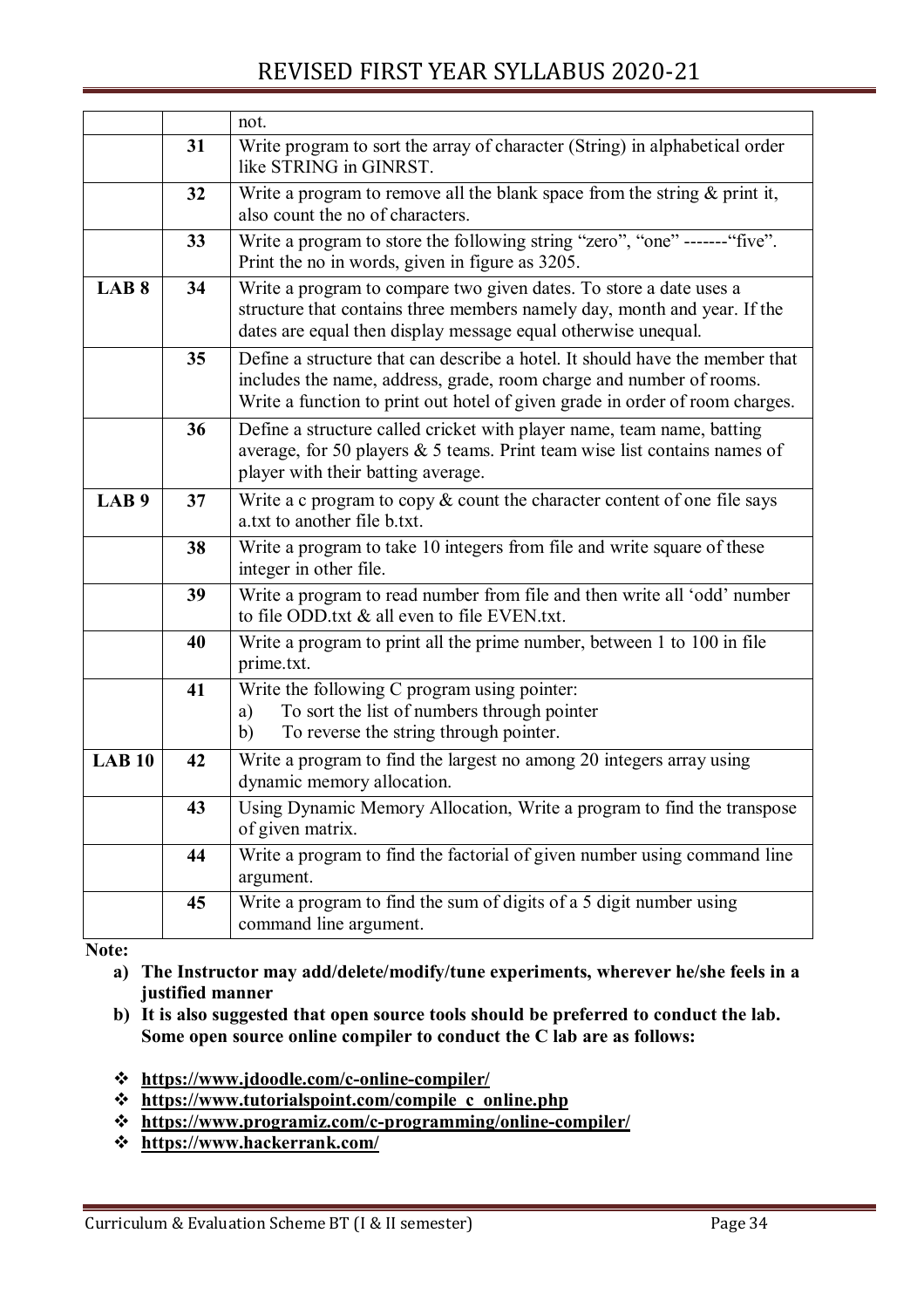| Name of the Lab            | <b>Name of the Experiment</b>   |
|----------------------------|---------------------------------|
|                            | <b>Numerical Representation</b> |
|                            | <b>Beauty of Numbers</b>        |
|                            | More on Numbers                 |
|                            | <b>Factorials</b>               |
|                            | <b>String Operations</b>        |
| <b>Problem Solving Lab</b> | Recursion                       |
|                            | <b>Advanced Arithmatic</b>      |
|                            | <b>Searching and Sorting</b>    |
|                            | Permutation                     |
|                            | <b>Sequences</b>                |

### **KCS151P- Programming for Problem Solving Lab: Mapping with Virtual Lab**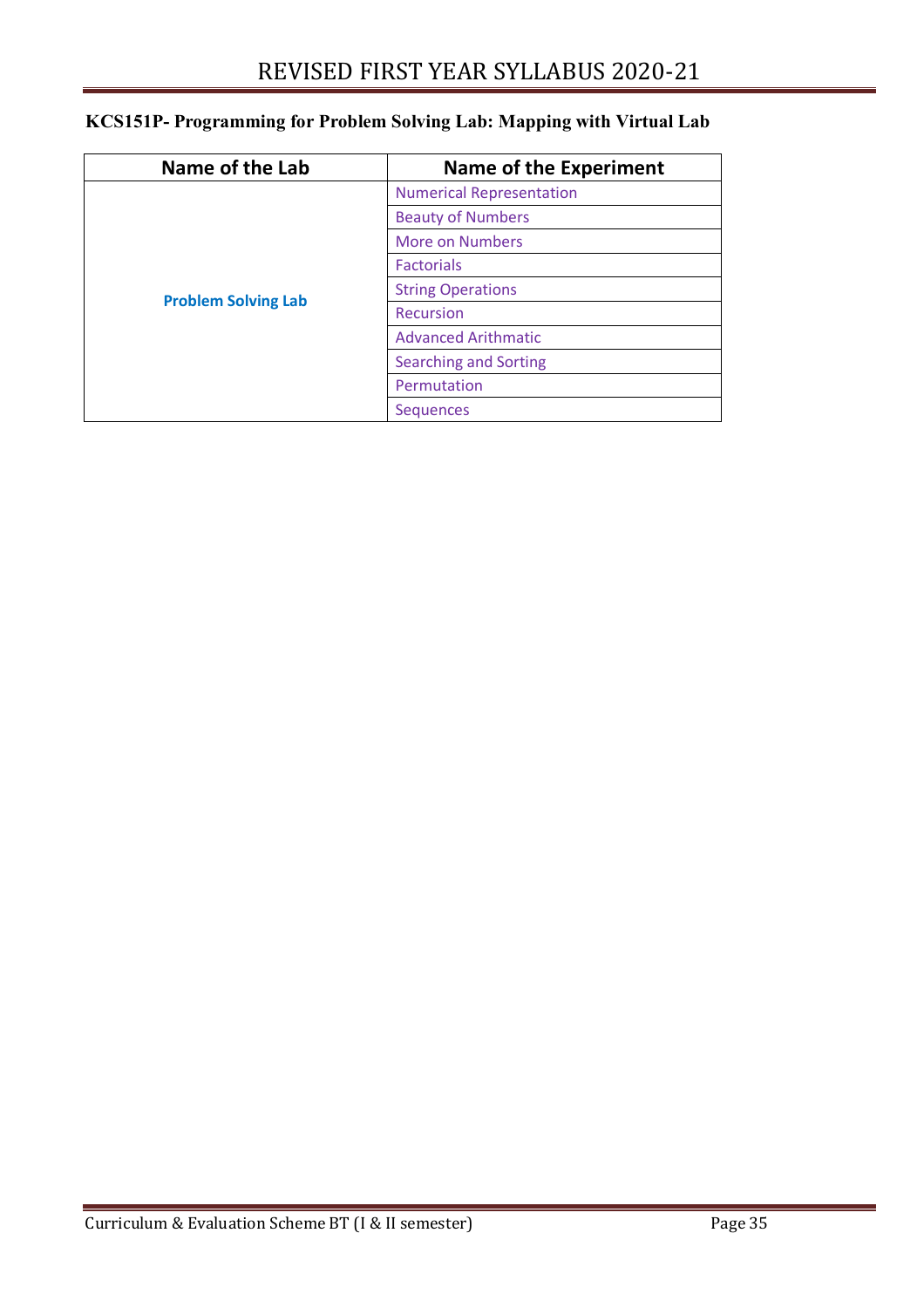| <b>KEE-151P</b> | <b>ELECTRICAL ENGINEERING LAB</b> | 0L:0T:2P | ∑redit |
|-----------------|-----------------------------------|----------|--------|
| <b>KEE-251P</b> |                                   |          |        |

### **SUGGESTIVE LIST OF EXPERIMENTS:**

#### **(A) Hardware based experiments**

- 1. Verification of Kirchhoff"s laws.
- 2. Verification of Superposition and Thevenin Theorem.
- 3. Measurement of power and power factor in a single phase ac series inductive circuit and study improvement of power factor using capacitor
- 4. Study of phenomenon of resonance in RLC series circuit and obtain resonant frequency.
- 5. Connection and measurement of power consumption of a fluorescent lamp (tube light).
- 6. Measurement of power in 3- phase circuit by two wattmeter method and determination of its power factor for star as well as delta connected load.
- 7. Determination of parameters of ac single phase series RLC circuit.
- 8. To observe the B-H loop of a ferromagnetic material in CRO.
- 9. Determination of (i) Voltage ratio (ii) polarity and (iii) efficiency by load test of a single phase transformer.
- 10. Determination of efficiency of a dc shunt motor by load test.
- 11. To study running and speed reversal of a three phase induction motor and record speed in both directions.
- 12. Demonstration of cut-out sections of machines: dc machine, three phase induction machine, single phase induction machine and synchronous machine.

#### **(B) Experiments available on virtual lab**

- 1. Kirchhoff"s laws. Virtual lab link: http://vlab.amrita.edu/?sub=3&brch=75&sim=217&cnt=2
- 2. Thevenin Theorem. Virtual lab link: https://vlab.amrita.edu/?sub=1&brch=75&sim=313&cnt=1
- 3. RLC series resonance. Virtual lab link: https://vlab.amrita.edu/?sub=1&brch=75&sim=330&cnt=1
- 4. Measurement of power in 3- phase circuit by two wattmeter method and determination of its power factor for star as well as delta connected load. Virtual lab link: http://vp-dei.vlabs.ac.in/Dreamweaver/measurement.html
- 5. Determination of parameters of ac single phase series RLC circuit. Virtual lab link: https://vlab.amrita.edu/?sub=1&brch=75&sim=332&cnt=1
- 6. To observe the B-H loop of a ferromagnetic material in CRO. Virtual lab link: https://vlab.amrita.edu/?sub=1&brch=282&sim=1507&cnt=2
- 7. Determination of the efficiency of a dc motor by loss summation method(Swinburne's test). Virtual lab link: http://em-iitr.vlabs.ac.in/exp5/index.php?section=Theory

Curriculum & Evaluation Scheme BT (I & II semester) Page 36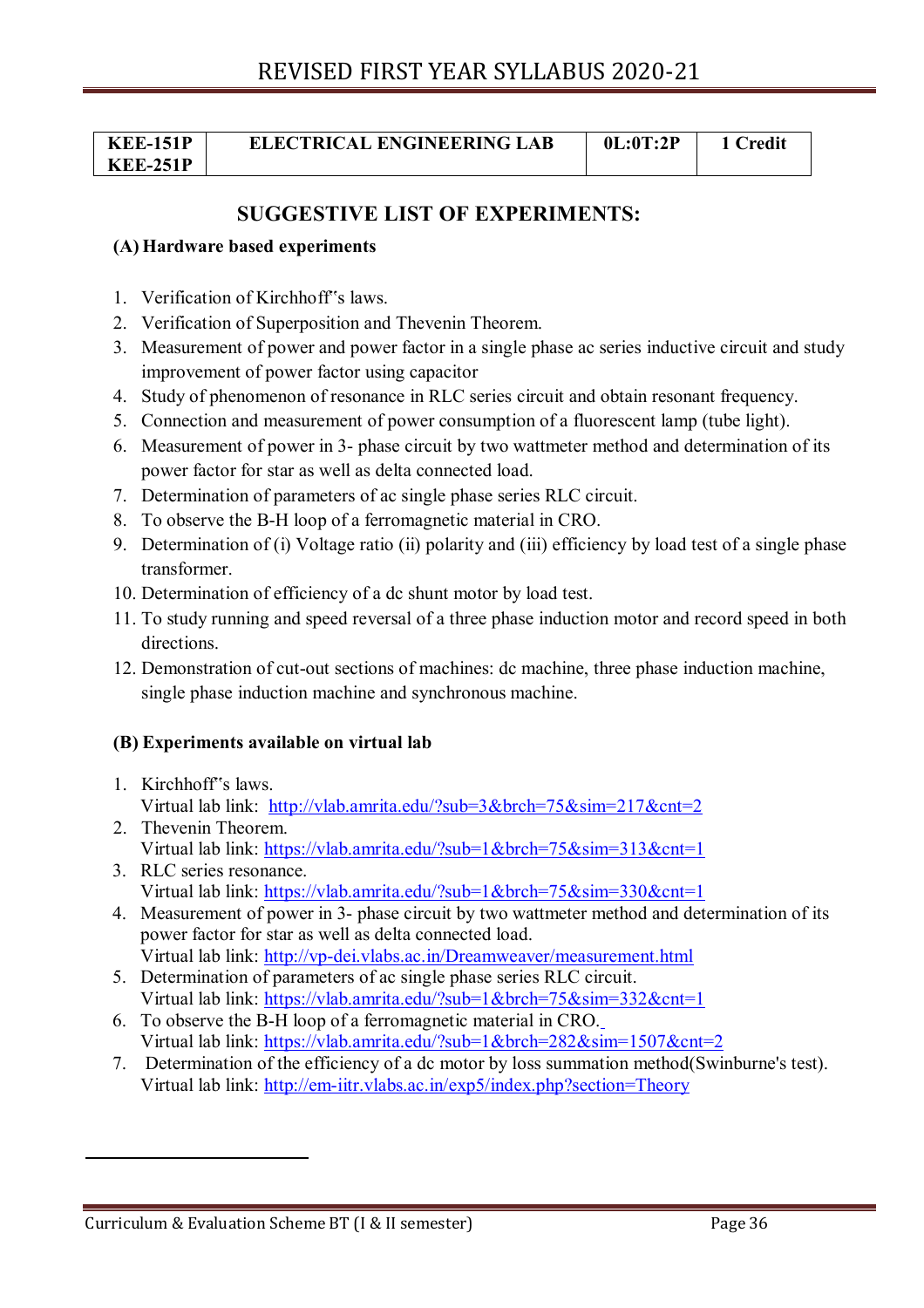**Course Outcomes:** At the end of this course students will demonstrate the ability to:

- 1. Conduct experiments illustrating the application of KVL/KCL and network theorems to DC electrical circuits.
- 2. Demonstrate the behavior of AC circuits connected to single phase AC supply and measure power in single phase as well as three phase electrical circuits.
- 3. Perform experiment illustrating BH curve of magnetic materials.
- 4. Calculate efficiency of a single phase transformer and DC machine.
- 5. Perform experiments on speed measurement and reversal of direction of three phase induction motor and Identify the type of DC and AC machines based on their construction.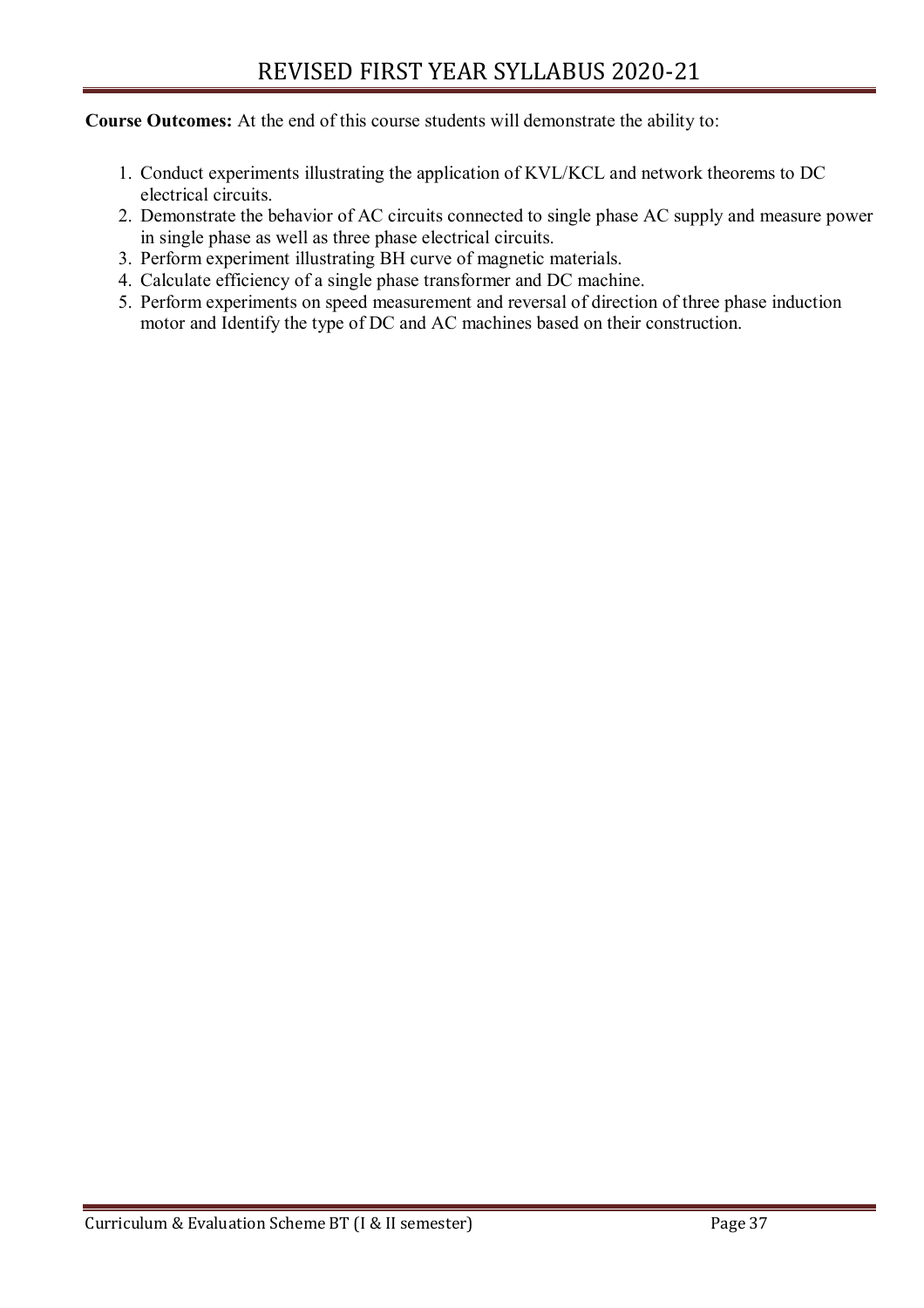| <b>KEC-151P</b> | <b>ELECTRONICS LAB</b> | 0L:0T:2P | 1 Credit |
|-----------------|------------------------|----------|----------|
| <b>KEC-251P</b> |                        |          |          |

### **SUGGESTIVE LIST OF EXPERIMENTS:**

#### **Part A**

- 1. Study of various types of Active & Passive Components based on their ratings.
- 2. Identification of various types of Printed Circuit Boards (PCB) and soldering Techniques.
- 3. PCB Lab: a. Artwork & printing of a simple PCB. b. Etching & drilling of PCB
- 4. Winding shop: Step down transformer winding of less than 5VA.
- 5. Soldering shop: Soldering and disordering of Resistor in PCB. Soldering and disordering of IC in PCB. Soldering and disordering of Capacitor in PCB

#### **Part B**

- 1. Study of Lab Equipments and Components: CRO, Multimeter, and Function Generator, Power supply- Active, Passive Components and Bread Board.
- 2. P-N Junction diode: Characteristics of PN Junction diode Static and dynamic resistance measurement from graph.
- 3. Applications of PN Junction diode: Half & Full wave rectifier- Measurement of Vrms, Vdc, and ripple factor.
- 4. Characteristics of Zener diode: V-I characteristics of zener diode, Graphical measurement of forward and reverse resistance.
- 5. Characteristic of BJT: BJT in CE configuration.
- 6. To study Operational Amplifier as Adder and Subtractor
- 7. Verification of Truth Table of Various Logic Gate.
- 8. Implementation of the given Boolean function using logic gates in both SOP and POS forms.
- **(C)**

| Part | <b>PCB Lab</b> : a. Artwork & printing of a | This practical is not possible by virtual lab. |
|------|---------------------------------------------|------------------------------------------------|
| A    | simple PCB. b. Etching $&$ drilling of PCB  | It will be conducted only in physical mode     |
|      |                                             |                                                |
| Part | Study of Lab Equipment's and                | NA, These test equipment can be                |
| B    | Components: CRO,                            | Demonstrated on line from any lab of ECE       |
|      | Multimeter,                                 | department or physical mode is only            |
|      | Function Generator,                         | option.                                        |
|      | Power supply-                               |                                                |
|      | Active, Passive Components                  |                                                |
|      | and Bread Board.                            |                                                |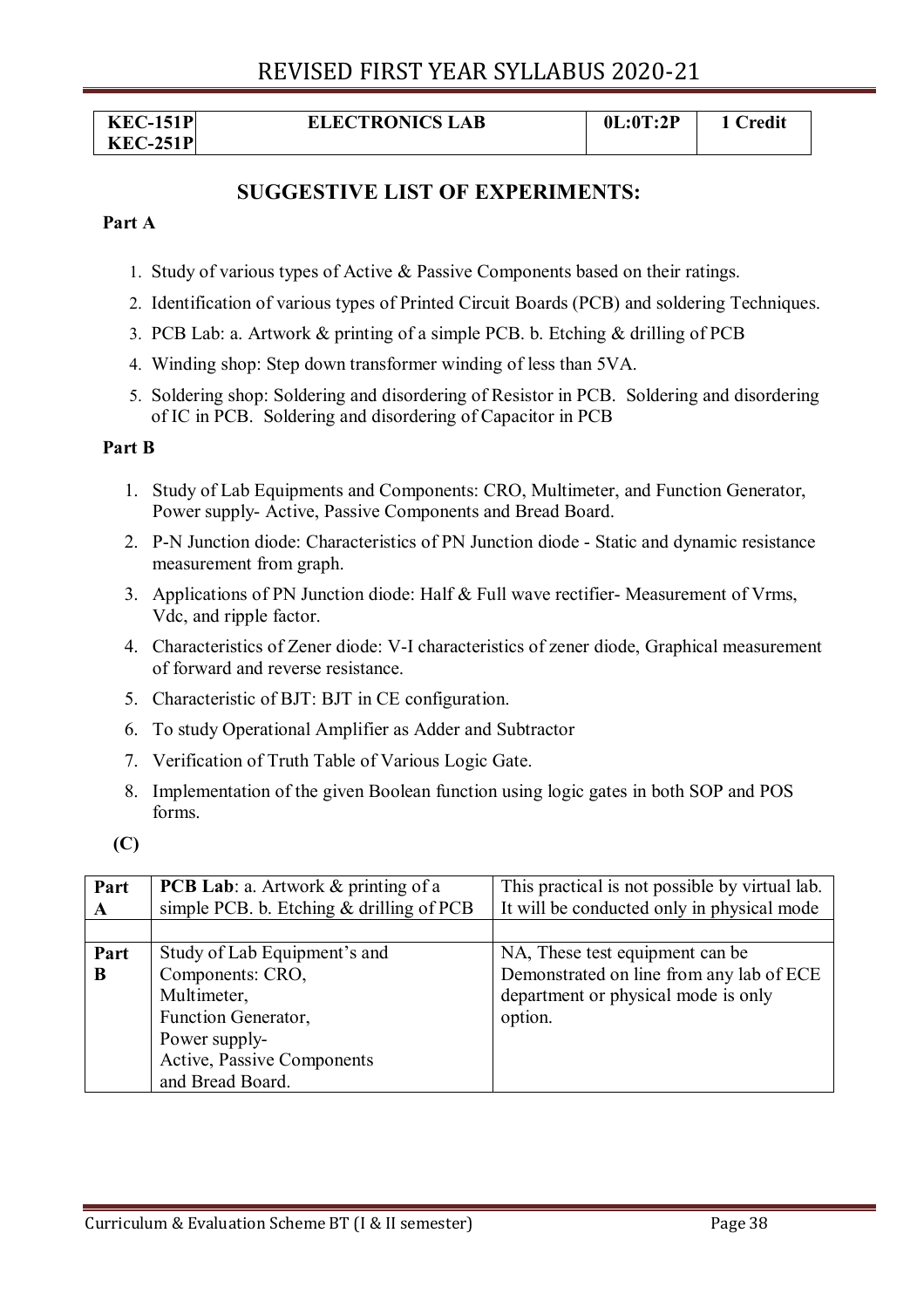### **(D) Experiments available on virtual lab**

| P-N Junction on diode: Characteristics of PN           | http://vlabs.iitkgp.ernet.in/be/exp5/index.html  |
|--------------------------------------------------------|--------------------------------------------------|
| Junction diode - Static and dynamic resistance         |                                                  |
| measurement from graph.                                |                                                  |
| Applications of PN Junction diode: Half & Full         | http://vlabs.iitkgp.ernet.in/be/exp6/index.html  |
| wave rectifier- Measurement of Vrms, Vdc,              | http://vlabs.iitkgp.ernet.in/be/exp7/index.html  |
| and ripple factor.                                     |                                                  |
| Characteristics of Zener diode: V-I                    | http://vlabs.iitkgp.ernet.in/be/exp10/index.html |
| characteristics of Zener diode, Graphical              |                                                  |
| measurement of forward and reverse resistance.         |                                                  |
| СE<br>Characteristic<br>of<br>BJT:<br><b>BJT</b><br>1n | http://vlabs.iitkgp.ernet.in/be/exp11/index.html |
| configuration.                                         |                                                  |
| To study Operational Amplifier as Adder and            | http://vlabs.iitkgp.ernet.in/be/exp17/index.html |
| Subtractor                                             | http://vlabs.iitkgp.ernet.in/be/exp18/index.html |
| Verification of Truth Table of Various Logic           | https://de-iitr.vlabs.ac.in/digital-electronics- |
| Gate                                                   | iitr/exp/truth-table-gates/                      |
| Implementation of the given Boolean function           | https://de-iitr.vlabs.ac.in/digital-electronics- |
| using logic gates in both SOP and POS forms.           | iitr/exp/realization-of-logic-functions/         |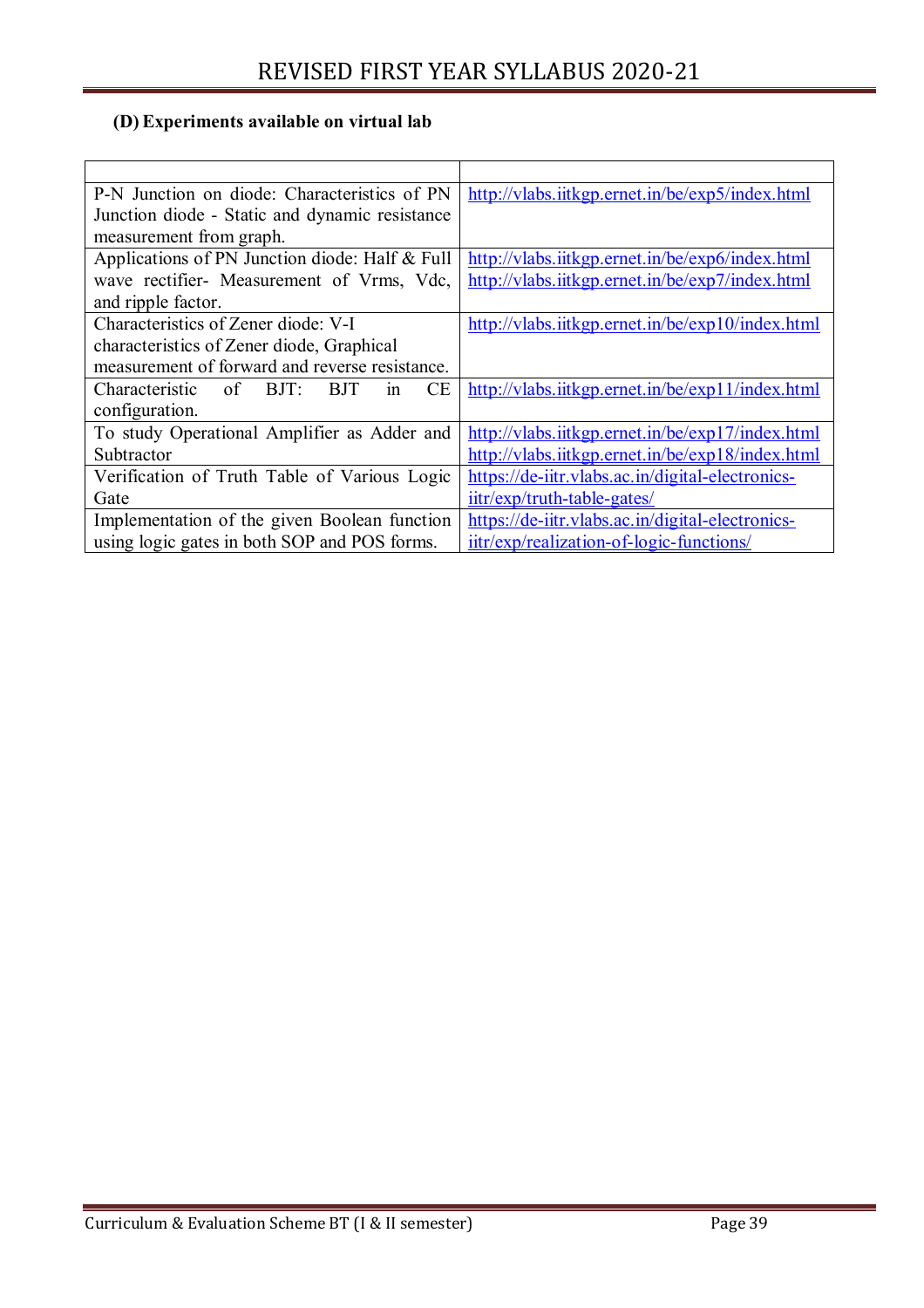| <b>KMC 101/201</b> | <b>ARTIFICAL INTELLIGENCE FOR</b> | 2L:0T:0P | 2 Credit |
|--------------------|-----------------------------------|----------|----------|
|                    | <b>ENGINEERS</b>                  |          |          |

| The students will be able to<br><b>Blooms Taxonomy</b> |                                                                                                   |  |                |
|--------------------------------------------------------|---------------------------------------------------------------------------------------------------|--|----------------|
| CO <sub>1</sub>                                        | Understand the evolution and various approaches of AI                                             |  | K <sub>2</sub> |
| CO <sub>2</sub>                                        | Understand data storage, processing, visualization, and its use<br>in regression, clustering etc. |  | K <sub>2</sub> |
| CO <sub>3</sub>                                        | Understand natural language processing and chatbots                                               |  | K <sub>2</sub> |
| CO <sub>4</sub>                                        | Understand the concepts of neural networks                                                        |  | K <sub>2</sub> |
| CO <sub>5</sub>                                        | Understand the concepts of face, object, speech recognition and<br>robots                         |  | K <sub>2</sub> |

| <b>Course</b> | <b>Topics</b>                                           |  |
|---------------|---------------------------------------------------------|--|
| <b>Unit 1</b> | An overview to AI                                       |  |
| 1.1           | The evolution of AI to the present                      |  |
| 1.2           | Various approaches to AI                                |  |
| 1.3           | What should all engineers know about AI?                |  |
| 1.4           | Other emerging technologies                             |  |
| 1.5           | AI and ethical concerns                                 |  |
| Unit 2        | Data & Algorithms                                       |  |
| 2.1           | History Of Data                                         |  |
| 2.2           | Data Storage And Importance of Data and its Acquisition |  |
| 2.3           | The Stages of data processing                           |  |
| 2.4           | Data Visualization                                      |  |
| 2.5           | Regression, Prediction & Classification                 |  |
| 2.6           | Clustering & Recommender Systems                        |  |
| Unit 3        | <b>Natural Language Processing</b>                      |  |
| 3.1           | Speech recognition                                      |  |
| 3.2           | Natural language understanding                          |  |
| 3.3           | Natural language generation                             |  |
| 3.4           | Chatbots                                                |  |
| 3.5           | Machine Translation                                     |  |
| Unit 4        | <b>Artificial Neural Networks</b>                       |  |
| 4.1           | Deep Learning                                           |  |
| 4.2           | <b>Recurrent Neural Networks</b>                        |  |
| 4.3           | <b>Convolutional Neural Networks</b>                    |  |
| 4.4           | The Universal Approximation Theorem                     |  |
| 4.5           | <b>Generative Adversarial Networks</b>                  |  |
| Unit 5        | <b>Applications</b>                                     |  |
| 5.1           | Image and face recognition                              |  |
| 5.2           | Object recognition                                      |  |
| 5.3           | Speech Recognition besides Computer Vision              |  |
| 5.4           | Robots                                                  |  |
| 5.5           | Applications                                            |  |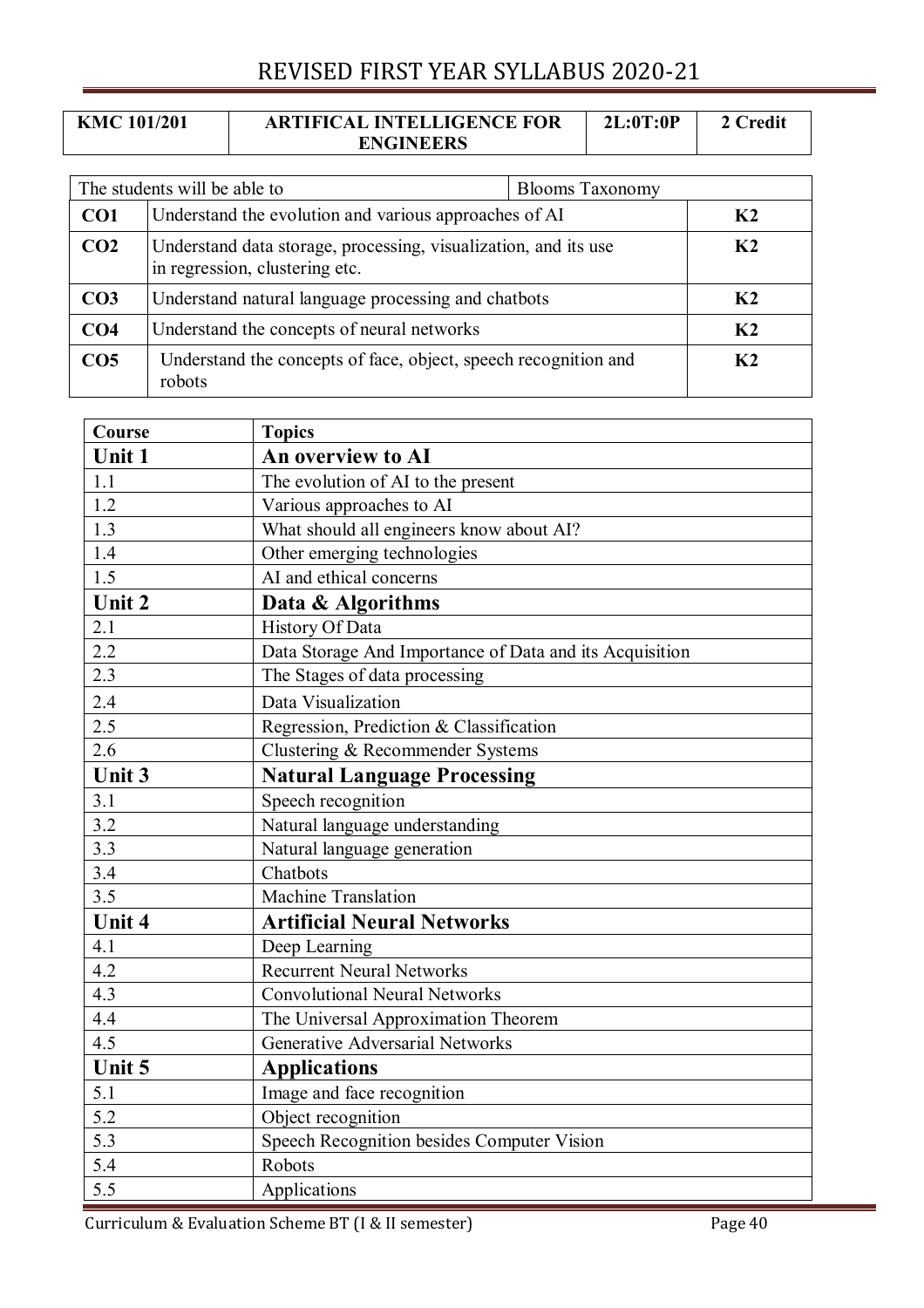#### **Reference Books:**

- 1. Artificial Intelligence: A Modern Approach by Stuart Russell and Peter Norvig, Prentice Hall
- 2. Artificial Intelligence by Kevin Knight, Elaine Rich, Shivashankar B. Nair, Publisher : McGraw Hill
- 3. Data Mining: Concepts and Techniques by Jiawei Han, Micheline Kamber, Jian Pei, Publisher: Elsevier Science.
- 4. Speech & Language Processing by Dan Jurafsky, Publisher : Pearson Education
- 5. Neural Networks and Deep Learning A Textbook by Charu C. Aggarwal, Publisher: Springer International Publishing
- 6. Introduction to Artificial Intelligence By Rajendra Akerkar, Publisher : PHI Learning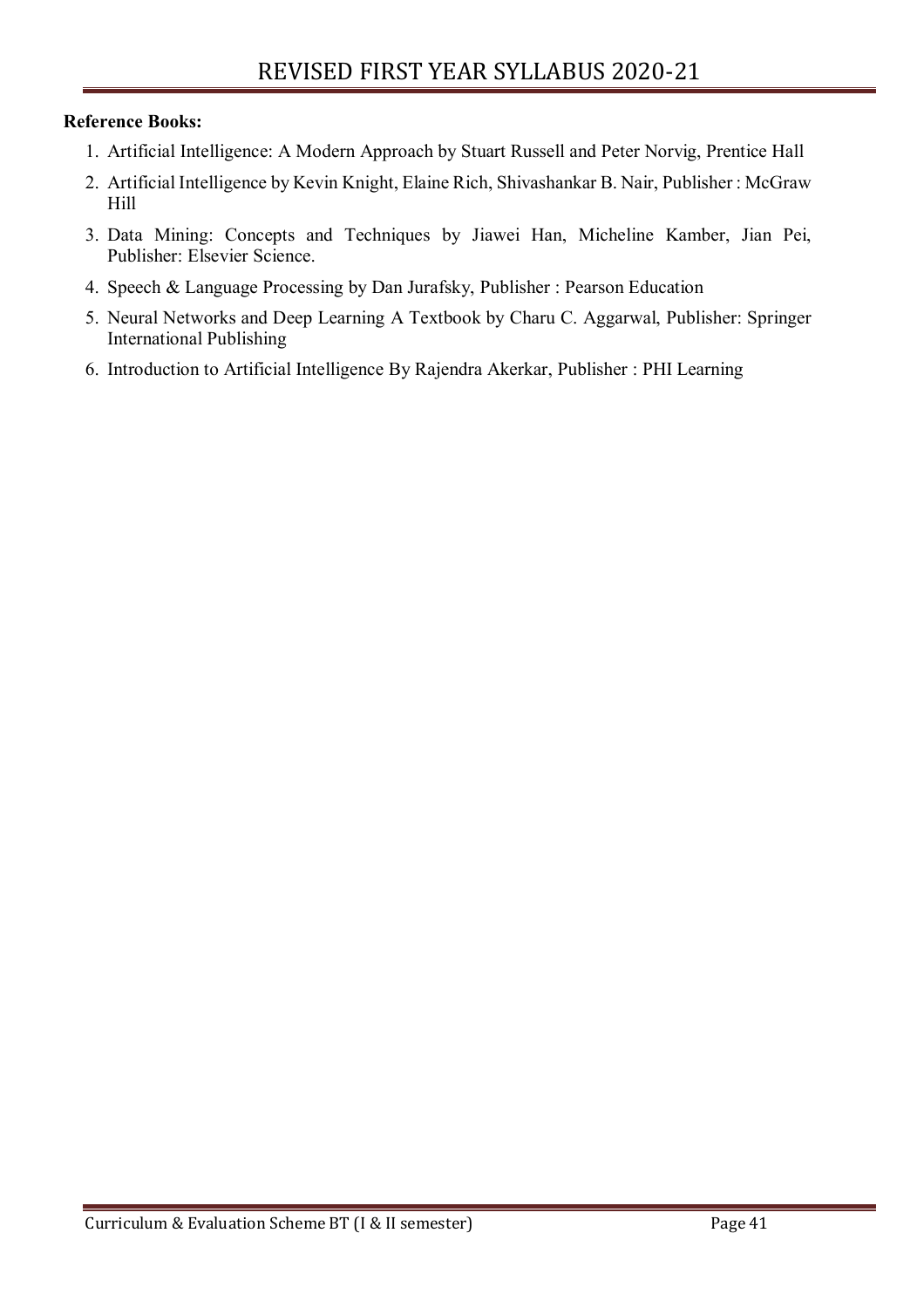#### **KMC102/202 EMERGING TECHNOLOGY FOR ENGINEERING 2L:0T:0P 2 Credit**

#### **Course Objectives:**

- **1.** To understand the basic concepts of IoT, followed by major components, its layer architecture and how IoT is impacting the Industry in the various forms along with major applications.
- **2.** To make students aware about basic concepts of cloud computing, its benefits and different applications along with insights of major service providers.
- **3.** To understand the basic concepts of Blockchain and its underlying technologies with its implementation as cryptocurrencies.
- **4.** To understand the concept of Additive Manufacturing, its applications in various fields and the basic concepts of drones, their assembly and government regulations involved.
- **5.** To introduce students to the upcoming technology and to develop the required skills for practical applications.

|                 | The students will be able to<br><b>Blooms</b><br><b>Taxonomy</b>                                                    |                |
|-----------------|---------------------------------------------------------------------------------------------------------------------|----------------|
| CO <sub>1</sub> | Understand the concepts of internet of things, smart cities and<br>industrial internet of things                    | K <sub>2</sub> |
| CO <sub>2</sub> | Understand the concepts of cloud computing                                                                          | K <sub>2</sub> |
| CO <sub>3</sub> | Understand the concepts of block chain, cryptocurrencies, smart<br>contracts                                        | K2             |
| CO <sub>4</sub> | Understand design principles, tools, trends in 3 D printing and drones                                              | K <sub>2</sub> |
| CO <sub>5</sub> | Understand augmented reality (AR), virtual reality (VR), 5G<br>technology, brain computer interface and human brain | K2             |

| Course | <b>EMERGING TECHNOLOGY FOR ENGINEERING</b> |
|--------|--------------------------------------------|
| Unit 1 | <b>Internet of Things</b>                  |
| 1.1    | What is the Internet of Things?            |
| 1.2    | Sensors, their types and features          |
| 1.3    | IoT components: layers                     |
| 1.4    | <b>Smart Cities</b>                        |
| 1.5    | Industrial Internet of Things              |
| Unit 2 | <b>Cloud Computing</b>                     |
| 2.1    | Cloud Computing : it's nature and benefits |
| 2.2    | <b>AWS</b>                                 |
| 2.3    | Google                                     |
| 2.4    | Microsoft                                  |
| 2.5    | Vendor Offering - IBM                      |
| Unit 3 | <b>Blockchain</b>                          |
| 3.1    | What is Blockchain? Fundamentals           |
| 3.2    | Principles and Technologies                |
| 3.3    | Cryptocurrencies                           |
| 3.4    | <b>Smart Contracts</b>                     |
| 3.5    | Blockchain Applications and use cases      |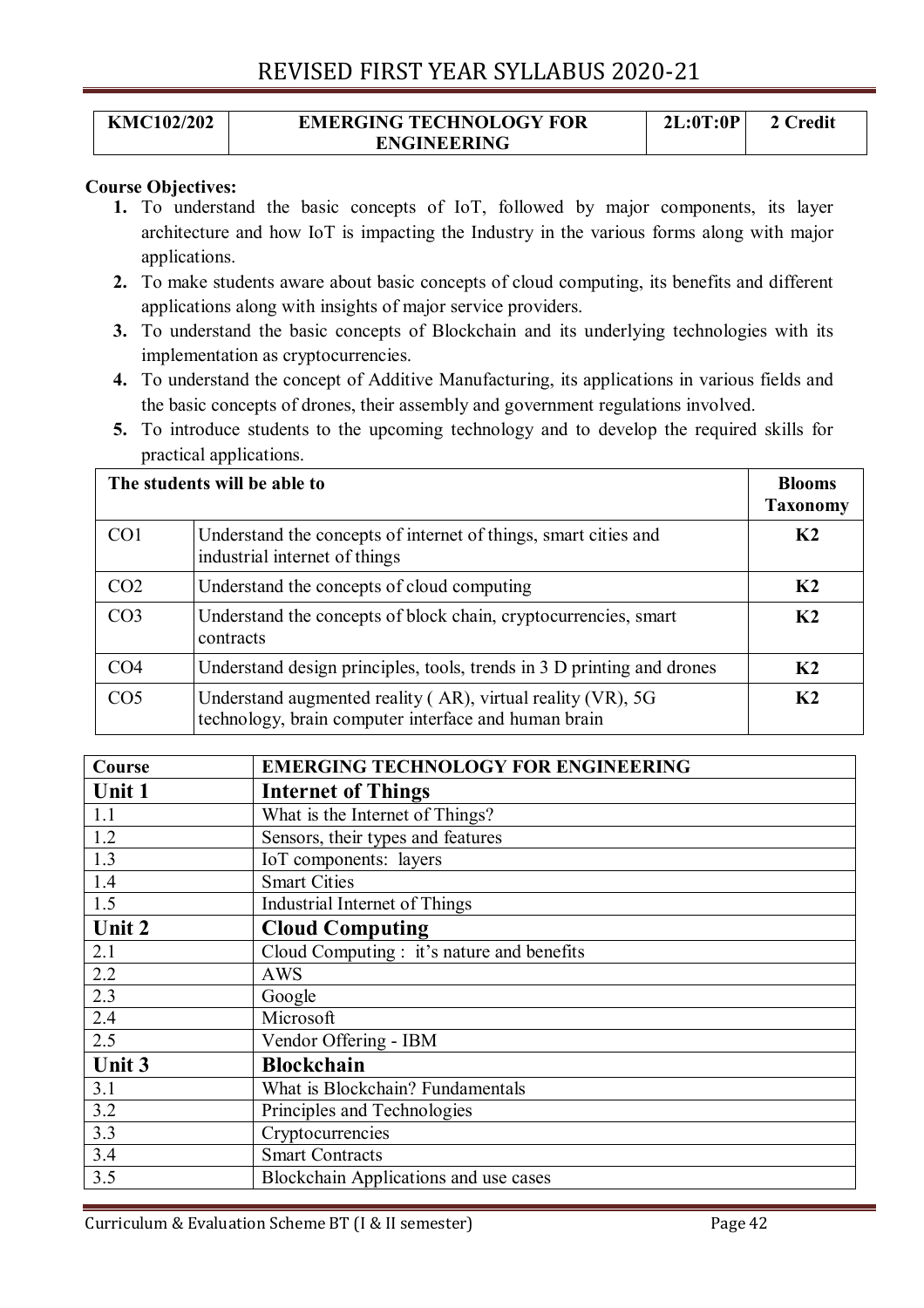| Unit 4           | Digital Manufacturing: 3D Printing & Drones                      |  |
|------------------|------------------------------------------------------------------|--|
| 4.1              | The history and survey of 3D Printing                            |  |
| 4.2              | Design Principles and Tools                                      |  |
| 4.3              | Emerging Trends & Use Cases in 3D Printing                       |  |
| 4.4              | Introduction of Drones, Engineering Disciplines                  |  |
|                  | Multirotor Drone Assembly Course /Regulations and procedures for |  |
| 4.5              | becoming a drone pilot                                           |  |
| Unit 5           | <b>Future Trends</b>                                             |  |
| 5.1              | Augmented Reality (AR) and Virtual Reality (VR)                  |  |
| 5.2              | History, objective & global scenario of 5G Telecom               |  |
| $\overline{5.3}$ | 5G in India, Application and Use Cases                           |  |
| 5.4              | Brain Computer Interface, Application, Modal and Global Market   |  |
| $\overline{5.5}$ | Brain Computer Interface and Human Brain                         |  |

#### **References Books:**

#### **IoT:**

- 1. Internet of Things(IoT): Systems and Applications: Mehmet R. Yuce, Jamil Y. Khan
- 2. IoT Fundamentals: Networking Technologies, Protocols and Use Cases for the Internet of Things: David Hanes, Patrick Grossetete, Gonzalo Salgueiro.
- 3. Designing the Internet of Things: McEwen, Adrian, Cassimally, Hakim.

#### **Cloud Computing:**

- 1. Mastering Cloud Computing: Foundations and Applications Programming Book by Christian Vecchiola, Rajkumar Buyya, and S. Thamarai Selvi
- 2. Cloud Computing Concepts, Technology and Architecture Pearson Thomas Erl
- 3. Cloud Computing Master the Concepts, Architecture and Applications with Realworld examples and Case studies By Ruchi Doshi, Temitayo Fagbola, Mehul Mahrishi.

#### **Blockchain:**

- 1. Block Chain: Blueprint for a New Economy, O'Reilly, Melanie Swan
- 2. Blockchain Basics: A Non-Technical Introduction in 25 Steps by: Daniel Drescher.

#### **Digital Manufacturing:**

- 1. Designing Reality: How to Survive and Thrive in the Third Digital Revolution by Prof. Niel Gershenfeld.
- 2. Additive Manufacturing Technologies: 3D Printing, Rapid Prototyping, and Direct Digital Manufacturing by Ian Gibson.
- 3. Build a Drone: A Step-by-Step Guide to Designing, Constructing, and Flying Your Very Own Drone by Barry Davies.

#### **Future Trends:**

- 1. Alan B Craig, William R Sherman and Jeffrey D Will, "Developing Virtual Reality Applications: Foundations of Effective Design", Morgan Kaufmann, 2009.
- 2. Doug A Bowman, Ernest Kuijff, Joseph J La Viola, Jr and Ivan Poupyrev, "3D User Interfaces, Theory and Practice", Addison Wesley, USA, 2005.
- 3. Simon Haykin, "Communication Systems", 4th Edition, Wiley India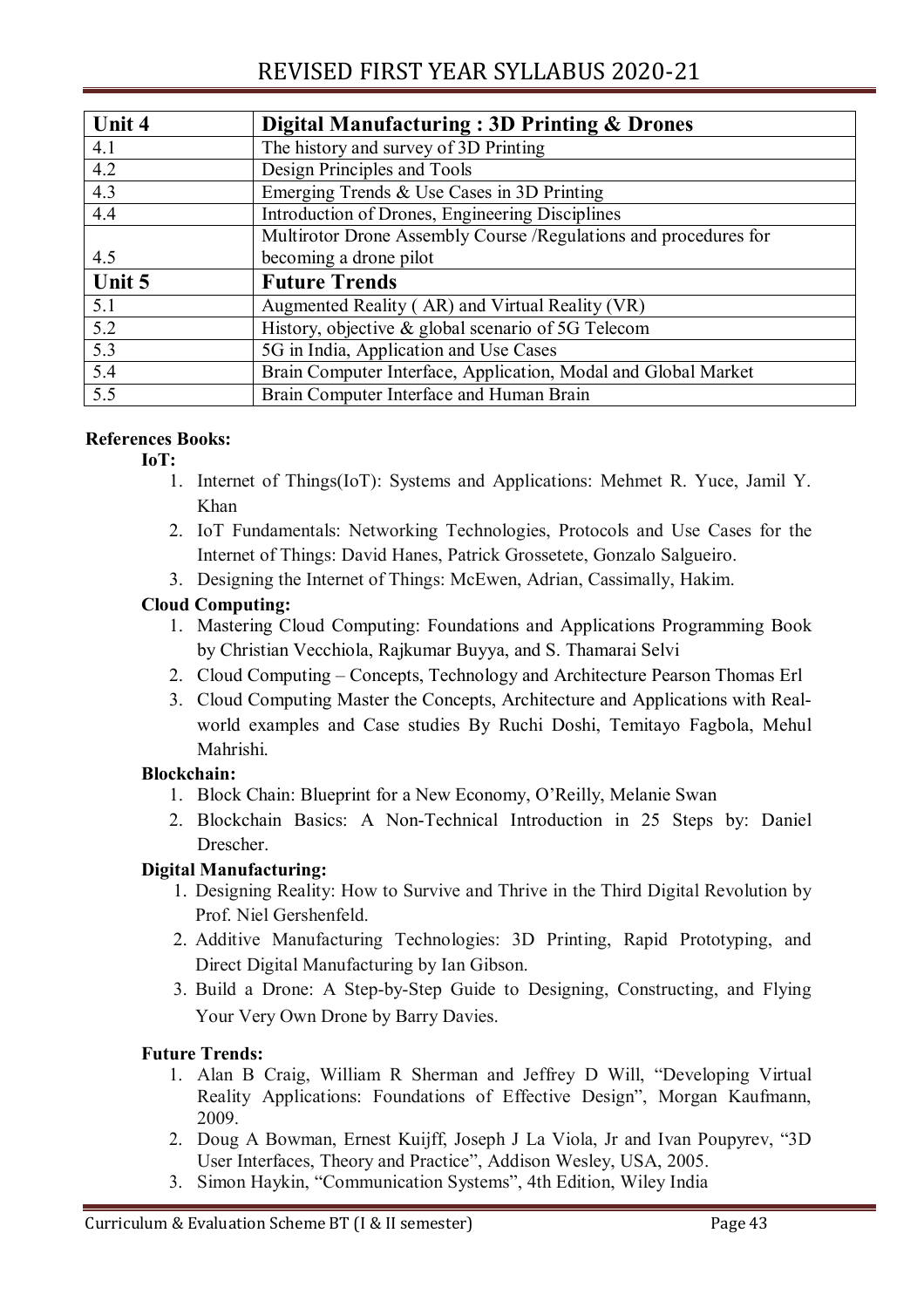### **KNC-101 SOFT SKILLS-I 2L:0T:0P**

#### **SOFT SKILLS-I**

#### **UNIT I- Basics of Applied Grammar and usage**

Tenses: Part of Speech, Active & Passive Voice, Articles, Subject-verb agreement, Antonyms, Synonyms, Prefix and Suffix, Narration, Conditional sentences, Concord, Tag questions, punctuation marks.

#### **UNIT II- Presentation and Interaction Skills**

Speech Delivery, Interjecting: Objectives& Methodology; Group Discussion: Objectives & Methods; Theme Presentation: Methods; Argumentative skills: Pattern and Ingredients; Debate & Discussion: Unity, Coherence & Emphasis. Public Speaking: Audience Analysis: Approach and Style. Interviews: Types; Focus & Objectives.

#### **UNIT III- Interpersonal Communication Skills**

Features: Methods; Principles; Requisites; Team- work; Skills: Empathy, Emotional Intelligence, empathy and listening skills. Time Management; Attitude; Responsibility. Leadership qualities: Integrity; Values; Trust; Self-Confidence & Courage; Communication and Networking; Speed reading; Problem Solving & Trouble- Shooting

#### **UNIT IV- Persuasion and Negotiation Skills**

Definition; Understanding Attitude, Beliefs, Values and Behavior; The process of Persuasion: Analysis of Audience; Classification of Audience; Egoistic and Non-Egoistic; Specific Techniques for Specific Audience; Skills of Persuasion, Steps to Persuasion/Influence, Negotiation: Definition; Process of Negotiation: Characteristics; Qualities of good negotiator; Approaches to Negotiation.

#### **UNIT V- Communication Skills**

Introduction to oral communication, Nuances & Modes of Speech Delivery, Public speaking: confidence, clarity, and fluency, Non verbal Communication: Kinesics, Paralinguistic features of Voice-Dynamics, Proxemics, Chronemics, and Presentation Strategies: planning, preparation, organization, delivery.

#### **Course Outcome:**

**Unit 1-** Students will be enabled to **understand** the correct usage of grammar.

- **Unit 2-** Students will **apply** the fundamental inputs of communication skills in making speech delivery, individual conference, and group communication.
- **Unit 3-**Students will **evaluate** the impact of interpersonal communication on their performance as a professional and in obtaining professional excellence at the workplace.
- **Unit 4-**Skills and techniques of persuasion and negotiation would **enhance** the level of students at multifarious administrative and managerial platforms.
- **Unit 5-**Student will be able to **equip** with basics of communication skills and will **apply** it for practical and oral purposes by being honed up in presentation skills and voice-dynamics.

#### **Prescribed Books:**

- 1. **Technical Communication, (Second Ed.); O.U.P.,** Meenakshi Raman & S.Sharma New Delhi, 2011
- 2. **Business Communication for Managers**, Payal Mehra, Pearson, Delhi, 2012.
- 3. **Personality Development,** Harold R. Wallace et. al, Cengage Learning India Pvt. Ltd; New Delhi 2006
- 4. **Practical Communication** by L.U.B. Pandey; A.I.T.B.S. Publications India Ltd.; Krishan Nagar, 2013, Delhi.
- 5. **Personality Development & Soft Skills,** Barun K.Mitra, Oxford University Press, New Delhi, 2012.
- 6. **Public Speaking,** William S. Pfeiffer, Pearson, Delhi, 2012.
- 7. **Human Values,** A.N. Tripathi, New Age International Pvt. Ltd. Publishers New Delhi ,2005